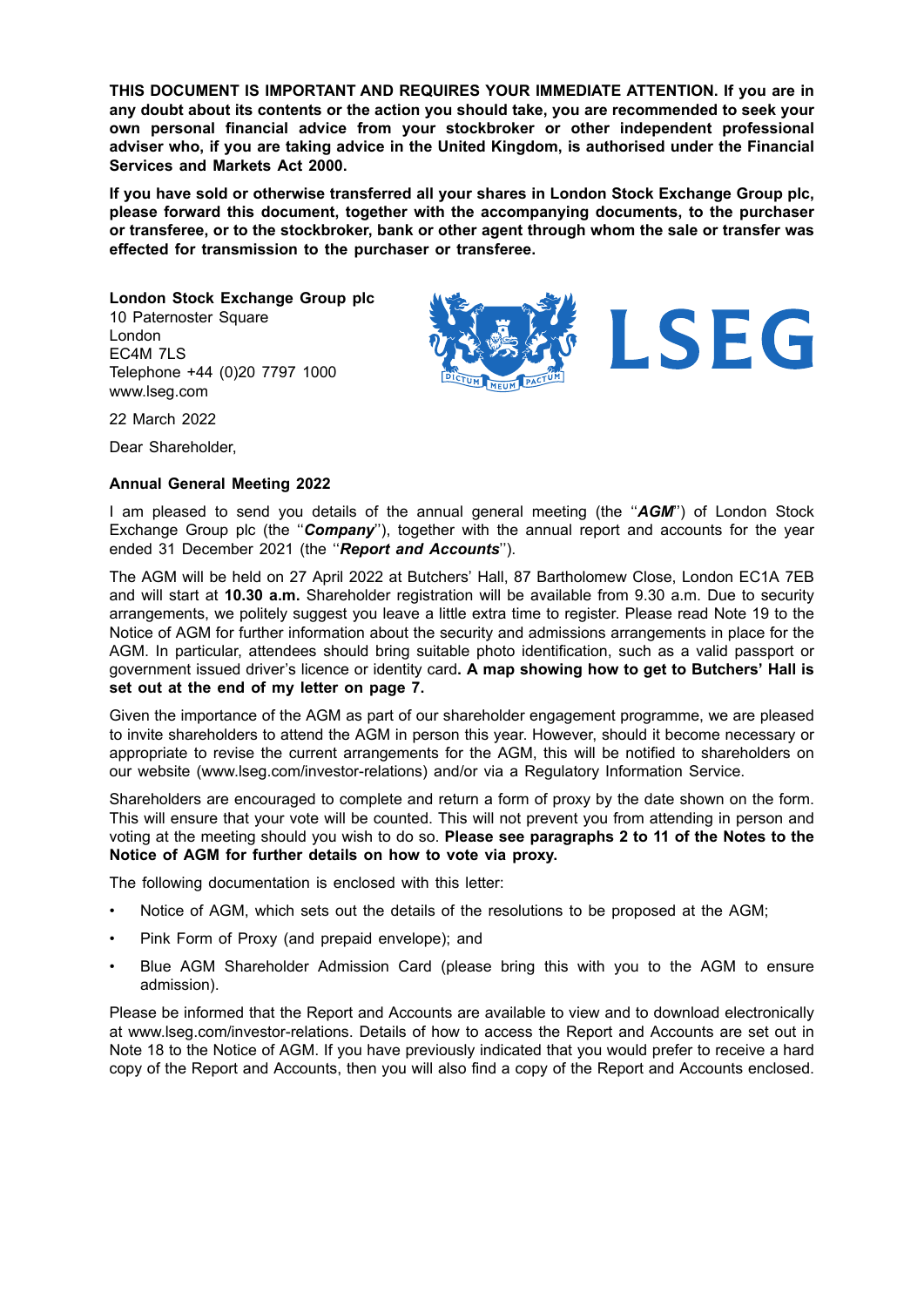# **Ordinary Resolutions**

## **Resolution 1**

The Directors must present the report of the Directors and the accounts of the Company for the year ended 31 December 2021 to shareholders at the AGM. The report of the Directors, the accounts, and the report of the Company's auditors on the accounts and on those parts of the Directors' remuneration report that are capable of being audited are contained within the Report and Accounts. Shareholders are being asked to receive the Report and Accounts.

# **Resolution 2**

A final dividend can only be paid after the shareholders at a general meeting have approved it. Shareholders are being asked to approve a final dividend of 70 pence per ordinary share in respect of the year ended 31 December 2021. If you approve the recommended final dividend, it will be paid on 25 May 2022 to all shareholders on the register of shareholders at the close of business on the record date, which will be 29 April 2022.

## **Resolution 3**

This Resolution seeks approval of the Annual Report on Remuneration, which may be found on pages 94 to 108 of the Report and Accounts and which gives details of your Directors' remuneration for the year ended 31 December 2021 and the annual statement of the Chair of the Remuneration Committee (the ''*Statement*"), which may be found on pages 90 to 93 of the Report and Accounts, in each case in accordance with section 439 of the Companies Act 2006.

## **Resolution 4**

This resolution is an advisory vote to approve LSEG's Climate Transition Plan. The Plan sets out the Company's strategy to achieve its climate commitments and emissions reductions within its operations and through its value chain, including scope 1, 2 and 3 Greenhouse Gas emissions. It also describes how the Company is integrating climate change considerations into its products and services, as well as the role of public policy engagement. The Plan is reported separately to LSEG's Task Force on Climate-related Financial Disclosures (TCFD) and may also omit commercially confidential or competitively sensitive information. LSEG has produced the Plan in the context of evolving best practice regarding Climate Transition Plans and is committed to enhancing its approach as further guidance becomes available. The Plan will be reviewed and refined over time in light of the evolution and adoption of best practice guidance for Climate Transition Plans, including guidance to be developed (with LSEG's support) by the UK Transition Plan Taskforce. It is envisaged that an advisory vote in relation to the Plan would be held every three years. The Plan is available to view on the Group website https://www.lseg.com/investor-relations/sustainability.

## **Resolutions 5 to 16**

In line with the UK Corporate Governance Code 2018 ("the *Code*"), all of the Directors of the Company will retire, and the following will be proposed for re-election at the AGM: Dominic Blakemore, Martin Brand, Erin Brown, Professor Kathleen DeRose, Cressida Hogg CBE, Anna Manz, Dr Val Rahmani, Don Robert, David Schwimmer and Douglas Steenland. Resolutions 5 to 14 seek your approval to re-elect these individuals as Directors of the Company.

Tsega Gebreyes and Ashok Vaswani were appointed as Directors of the Company on 1 June 2021, after last year's general meeting. Resolutions 15 and 16 propose their election as required by the Company's articles of association.

All of the Directors offering themselves for election or re-election have wide business knowledge and bring valuable skills and experience to the Board. Following a formal performance evaluation, the Board considers that each of these Directors continues to be effective and demonstrates commitment to the role, including commitment of time for Board and Committee meetings and any other duties.

Martin Brand and Douglas Steenland represent Blackstone and Erin Brown represents Thomson Reuters. Blackstone and Thomson Reuters are each considered to be significant shareholders of the Company. Non-Executive Directors that represent significant shareholders are not considered to be independent under the Code.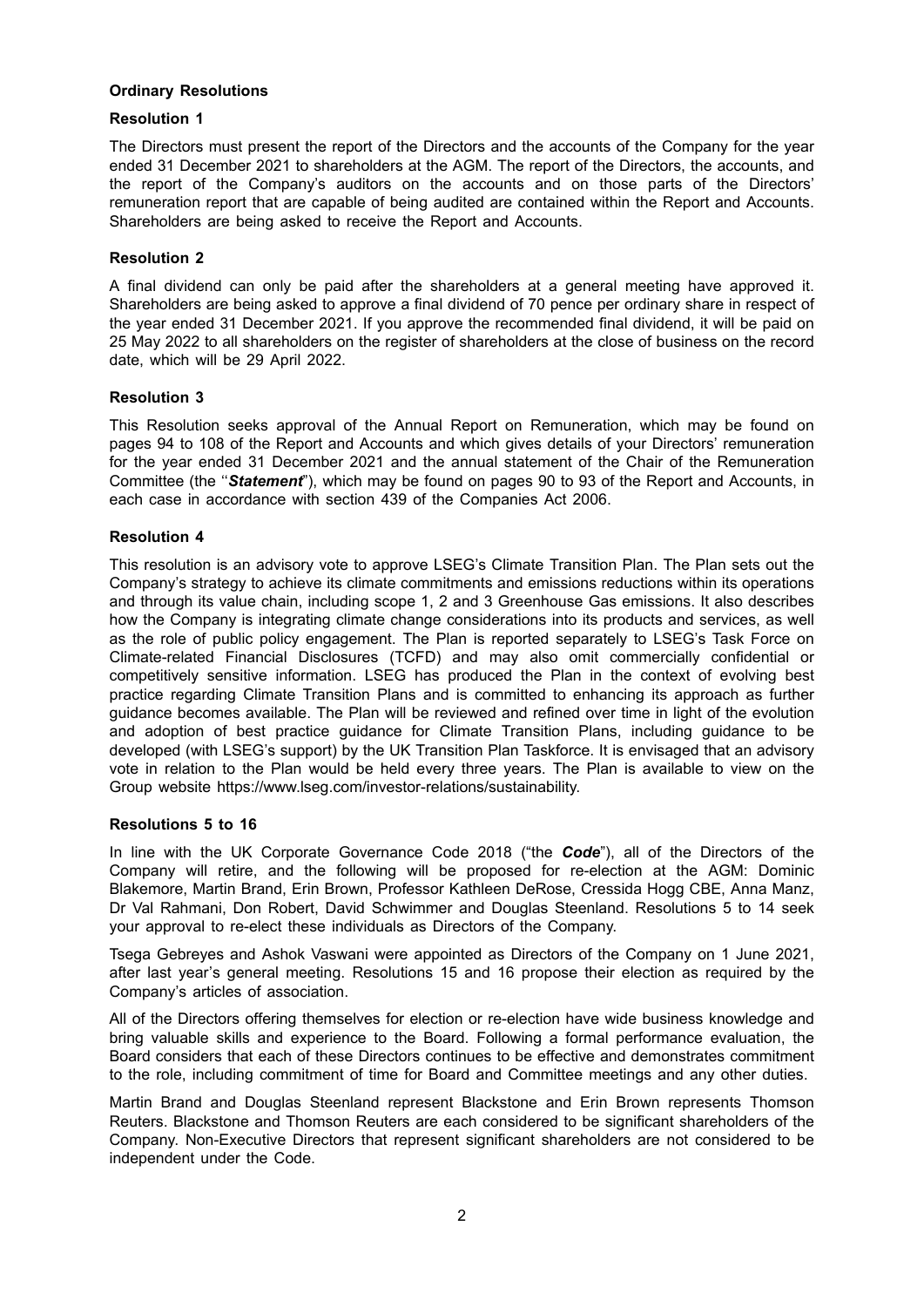The Board has evaluated the independence of the other Non-Executive Directors and, in evaluating Directors' independence, the Board has taken into consideration the guidance provided by the Code. The Board is satisfied that the remaining Non-Executive Directors offering themselves for election or re-election are independent in character and there are no relationships or circumstances which are likely to affect their character or judgement.

Biographies outlining the business knowledge, skills and experience of the Directors seeking election or re-election and why their contribution is, and continues to be, important to the Company's long-term sustainable success are set out in Appendix 1 to this document.

## **Resolution 17**

The auditors of the Company must be re-appointed at each general meeting at which accounts are laid. This Resolution seeks your approval to re-appoint Ernst & Young LLP as auditors of the Company, to hold office until the conclusion of the next general meeting of the Company at which accounts are laid.

An assessment of the effectiveness, independence and objectivity of the auditors has been undertaken by the Audit Committee which has recommended to the Board that Ernst & Young LLP be re-appointed as auditors of the Company.

## **Resolution 18**

Shareholders are being asked to authorise the Directors to determine Ernst & Young LLP's remuneration as auditors.

## **Resolution 19**

The Directors may only allot shares or grant rights to subscribe for, or convert any security into, shares if authorised to do so by shareholders. The authority conferred on the Directors at last year's annual general meeting under section 551 of the Companies Act 2006 to allot shares or grant rights to subscribe for, or convert any security into, shares in the share capital of the Company expires on the date of the AGM. Paragraph (a)(i)(A) of this Resolution will, if passed, authorise the Directors to allot the Company's shares or grant rights to subscribe for, or convert any security into, shares in the Company up to a maximum nominal amount of £12,872,002. This amount represents 33.3 per cent. of the Company's existing issued ordinary share capital (taking into account both the voting ordinary shares and Limited-voting Ordinary Shares in issue, but excluding any treasury shares) as at 16 March 2022, being the latest practicable date prior to publication of the Notice of AGM. Paragraph (a)(i)(B) of this Resolution authorises the Directors to allot, including the shares referred to in paragraph (a)(i)(A) of this Resolution, further of the Company's unissued shares up to an aggregate nominal amount of £25,744,003 (representing 66.6 per cent. of the Company's existing issued ordinary share capital (taking into account both the voting ordinary shares and Limited-voting Ordinary Shares in issue, but excluding any treasury shares) as at 16 March 2022, being the latest practicable date prior to publication of the Notice of AGM) in connection with a pre-emptive offer to existing shareholders by way of a rights issue (with exclusions to deal with fractional entitlements to shares and overseas shareholders to whom the rights issue cannot be made due to legal and practical problems). This is in accordance with the most recent institutional guidelines published by the Investment Association.

This authority will expire (unless previously unconditionally renewed, varied, or revoked) on the conclusion of the annual general meeting of the Company next year or 15 months from the date of this Resolution (whichever is earlier). The Board has no current intention to exercise this authority but considers it prudent to maintain the flexibility it provides. It is noted that all Directors will, consistent with the Company's current practice, be submitted for re-election at the 2023 annual general meeting irrespective of whether the above authority is used.

# **Resolution 20**

This Resolution seeks to grant the authority for the Company and its subsidiaries to make political donations to political parties and independent election candidates, to other political organisations and to incur political expenditure.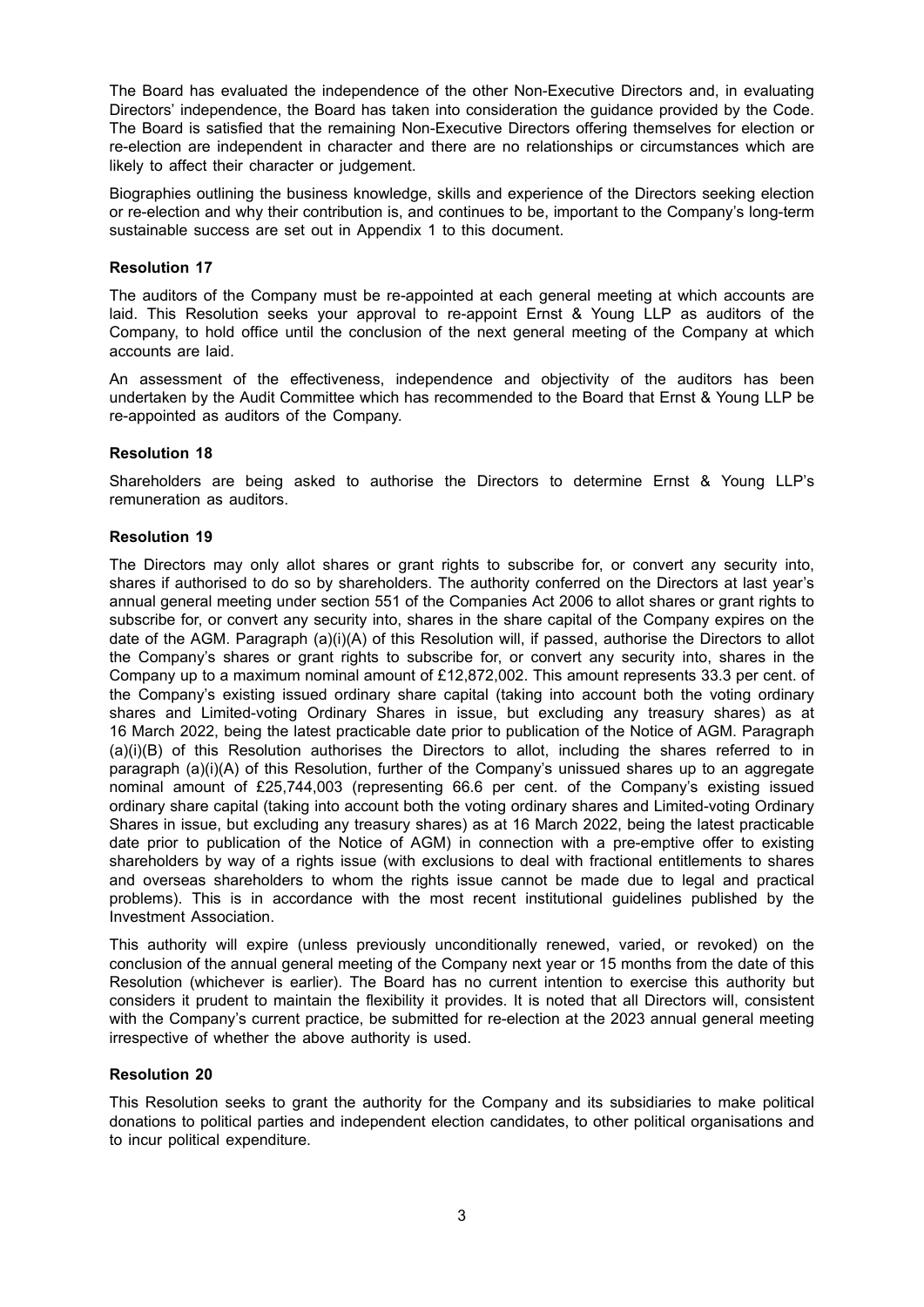It is not the policy of the Company to make political donations of this type and the Directors have no intention of changing that policy or of using the authority for this purpose. However, as a result of the wide definitions in the Companies Act 2006 of matters constituting political donations, normal expenditure (such as expenditure on organisations concerned with matters of public policy, law reform and representation of the business community) and business activities (such as communicating with the government and political parties at local, national and international level on matters vital to the Company's business interests) might be construed as political expenditure or as a donation to a political party, an independent election candidate or other political organisation and fall within the restrictions of the Companies Act 2006.

This Resolution does not purport to authorise any particular donation or expenditure but is expressed in general terms as required by the Companies Act 2006 and is intended to avoid inadvertent infringement of the statute by the Company. The Directors do not intend to use this authority to make political donations within the normal meaning of that expression. If passed, this Resolution would allow the Company and its subsidiaries to make donations to political parties, independent election candidates and other political organisations and to incur political expenditure (as defined in the Companies Act 2006) in accordance with the terms of this Resolution (which include an aggregate limit on such donations and expenditure made or incurred by the Company and its subsidiaries of £100,000 (or the equivalent amount in any other currency)). This Resolution has effect for the period commencing on the date of this Resolution and ending on the conclusion of the Company's next annual general meeting. Any political donation made, or political expenditure incurred, which is more than £2,000 will be disclosed in the Company's annual report and accounts for the year ended 31 December 2022, as required by the Companies Act 2006.

# **Special Resolutions**

## **Resolutions 21 and 22**

Resolution 21 seeks to replace the authority conferred on the Directors at last year's annual general meeting to allot ordinary shares, or grant rights to subscribe for, or convert securities into, ordinary shares, or sell treasury shares for cash (other than pursuant to an employee share scheme) without application of the pre-emption rights pursuant to section 561 of the Companies Act 2006. Apart from rights issues or any other pre-emptive offer concerning equity securities, the authority contained in Resolution 21 will be limited to the issue of shares for cash (which includes the sale on a non-preemptive basis of any shares held in treasury) up to an aggregate nominal value of £1,930,800 which represents approximately 5 per cent. of the Company's issued share capital as at 16 March 2022, being the latest practicable date prior to the publication of the Notice of AGM.

The Directors intend to adhere to the provisions in the Pre-emption Group's Statement of Principles as updated in March 2015, and not allot shares for cash on a non-pre-emptive basis pursuant to the authority in Resolution 19 in excess of an amount equal to 7.5 per cent. of the total issued ordinary share capital of the Company (taking into account both the voting ordinary shares and Limited-voting Ordinary Shares in issue) excluding treasury shares within a rolling three-year period, without prior consultation with shareholders, other than in connection with the authority conferred by Resolution 22 (if passed).

If given, this authority will expire (unless previously unconditionally renewed, varied, or revoked) on the conclusion of the annual general meeting of the Company next year or, if earlier, 15 months from the date of Resolution 21.

The authority that Resolution 22 would confer is in addition to the authority conferred by Resolution 21. It is limited to the issue of shares for cash (which includes the sale on a non-preemptive basis of any shares held in treasury) up to an aggregate nominal value of £1,930,800, which represents approximately a further 5 per cent. of the Company's issued share capital as at 16 March 2022, being the latest practicable date prior to the publication of the Notice of AGM. This further authority may only be used for an issue of shares for cash for the purposes of financing (or refinancing, if the authority is used within six months of the original transaction) a transaction which the directors determine to be an acquisition or other capital investment of a kind contemplated by the Pre-emption Group's Statement of Principles as updated in March 2015.

If given, this authority will expire (unless previously unconditionally renewed, varied, or revoked) on the conclusion of the annual general meeting of the Company next year or, if earlier, 15 months from the date of Resolution 22. The Directors have no present intention of exercising either the authority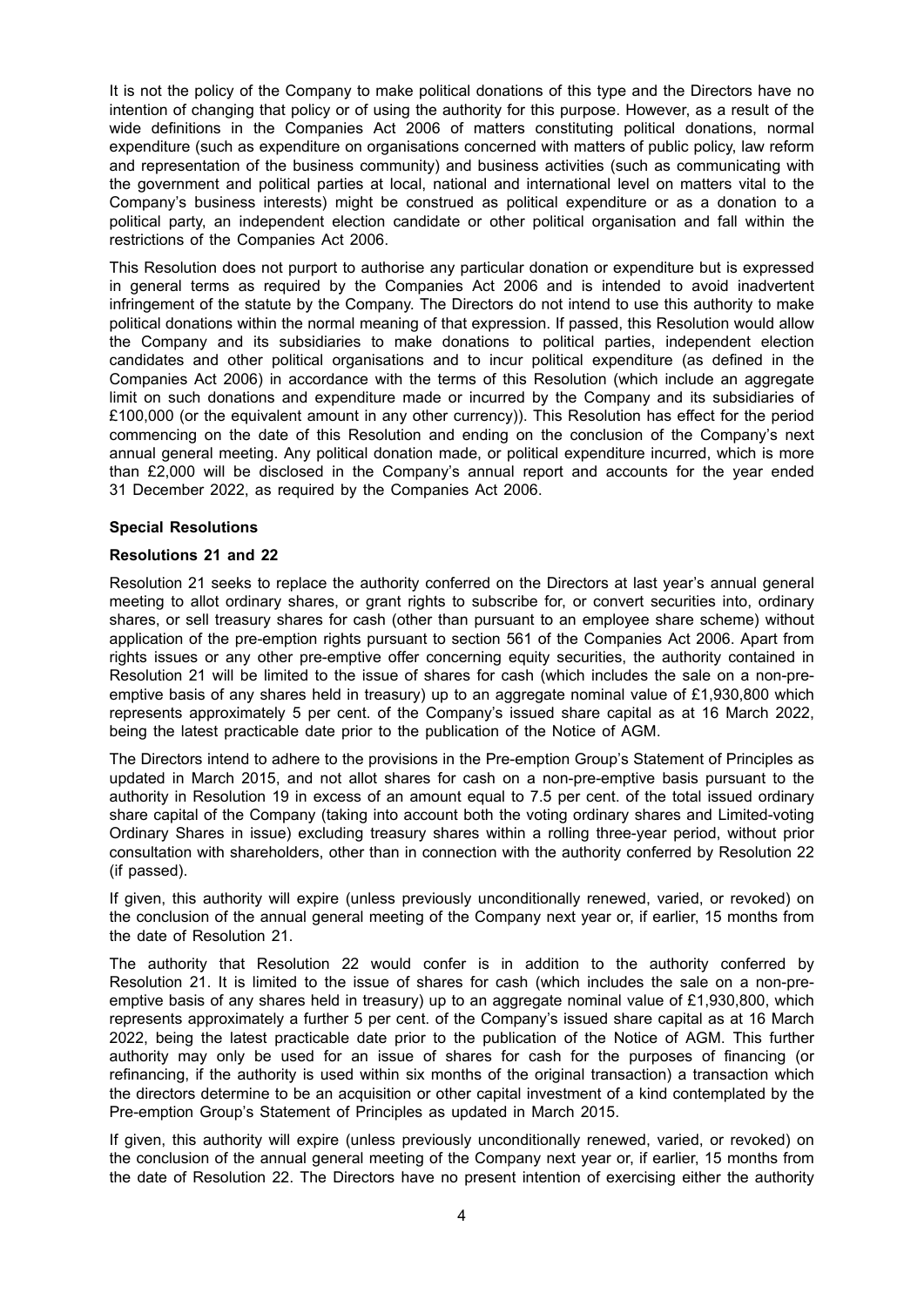under Resolution 21 or the authority under Resolution 22 and the Company intends to renew each of these authorities annually. A sale of treasury shares will be treated as an issue of shares for the purposes of these Resolutions.

# **Resolution 23**

This Resolution replaces the authority given at last year's annual general meeting for the Company to make market purchases of its own ordinary shares as permitted by the Companies Act 2006. The terms of the authority are set out in this Resolution. Approval of this Resolution would enable the Company to purchase up to a maximum of 55,814,730 ordinary shares of  $6^{79/86}$  pence each in the capital of the Company (representing 10 per cent. of the issued ordinary share capital of the Company (taking into account both the voting ordinary shares and Limited-voting Ordinary Shares in issue, but excluding any treasury shares) as at 16 March 2022, being the latest practicable date prior to publication of the Notice of AGM). The price per ordinary share that the Company may pay is set at a minimum amount of the nominal value of each ordinary share and a maximum amount of the higher of: (i) 105 per cent. of the average of the previous five business days' middle market prices as derived from the Daily Official List of the London Stock Exchange; and (ii) the higher of the price of the last independent trade of an ordinary share and the highest current independent bid for an ordinary share on the trading venue where the purchase is carried out.

The Directors continually assess the Company's capital management position in accordance with its capital management framework. In certain circumstances, it may be advantageous for the Company to purchase its own shares. The Directors consider it to be desirable for the general authority to be available to provide flexibility in the management of the Company's capital resources. The Directors will only exercise the authority if the Directors believe that such exercise would in their opinion result in an increase in earnings per share and would be likely to promote the success of the Company for the benefit of its shareholders as a whole.

Any ordinary shares purchased pursuant to the authority conferred by this Resolution may be cancelled or held by the Company as treasury shares, within the limits allowed by law. Such treasury shares may subsequently be cancelled, sold for cash, or used to satisfy options and awards issued to employees pursuant to the Company's employee share schemes or otherwise disposed of by the Directors in accordance with the requirements of the relevant legislation and the authority relating to rights of pre-emption granted by the shareholders in general meetings.

This authority will expire (unless previously unconditionally renewed, varied, or revoked) on the conclusion of the annual general meeting of the Company next year or, if earlier, 18 months from the date of this Resolution.

The total number of ordinary shares which may be issued on the exercise of outstanding options or vesting of awards as at 16 March 2022, being the latest practicable date prior to publication of the Notice of AGM, is 3,230,844 which represents 0.58 per cent. of the issued ordinary share capital of the Company (taking into account both the voting ordinary shares and Limited-voting Ordinary Shares in issue, but excluding any treasury shares) as at that date. If the Company were to purchase shares up to the maximum permitted by this Resolution the proportion of ordinary shares subject to outstanding options and awards would represent 0.64 per cent. of the issued ordinary share capital (taking into account both the voting ordinary shares and Limited-voting Ordinary Shares in issue, but excluding any treasury shares) as at 16 March 2022, being the latest practicable date prior to publication of the Notice of AGM. There are no warrants outstanding.

# **Resolution 24**

This Resolution renews the authority given at last year's annual general meeting for the Company to call general meetings (other than annual general meetings) on 14 clear days' notice. This Resolution is required pursuant to the Companies (Shareholders' Rights) Regulations 2009 which increase the notice period for general meetings of the Company to 21 days, unless shareholders approve the calling of meetings (other than an annual general meeting) on 14 days' notice by an annual special resolution. It is intended that the shorter notice period would not be used as a matter of routine for such meetings, but only where the flexibility is merited by the business of the meeting and is thought to be in the interests of shareholders as a whole. The Company is also required to meet any applicable requirements for electronic voting under the Companies (Shareholders' Rights) Regulations 2009 and the Companies Act 2006 before it can call a general meeting on 14 days' notice. The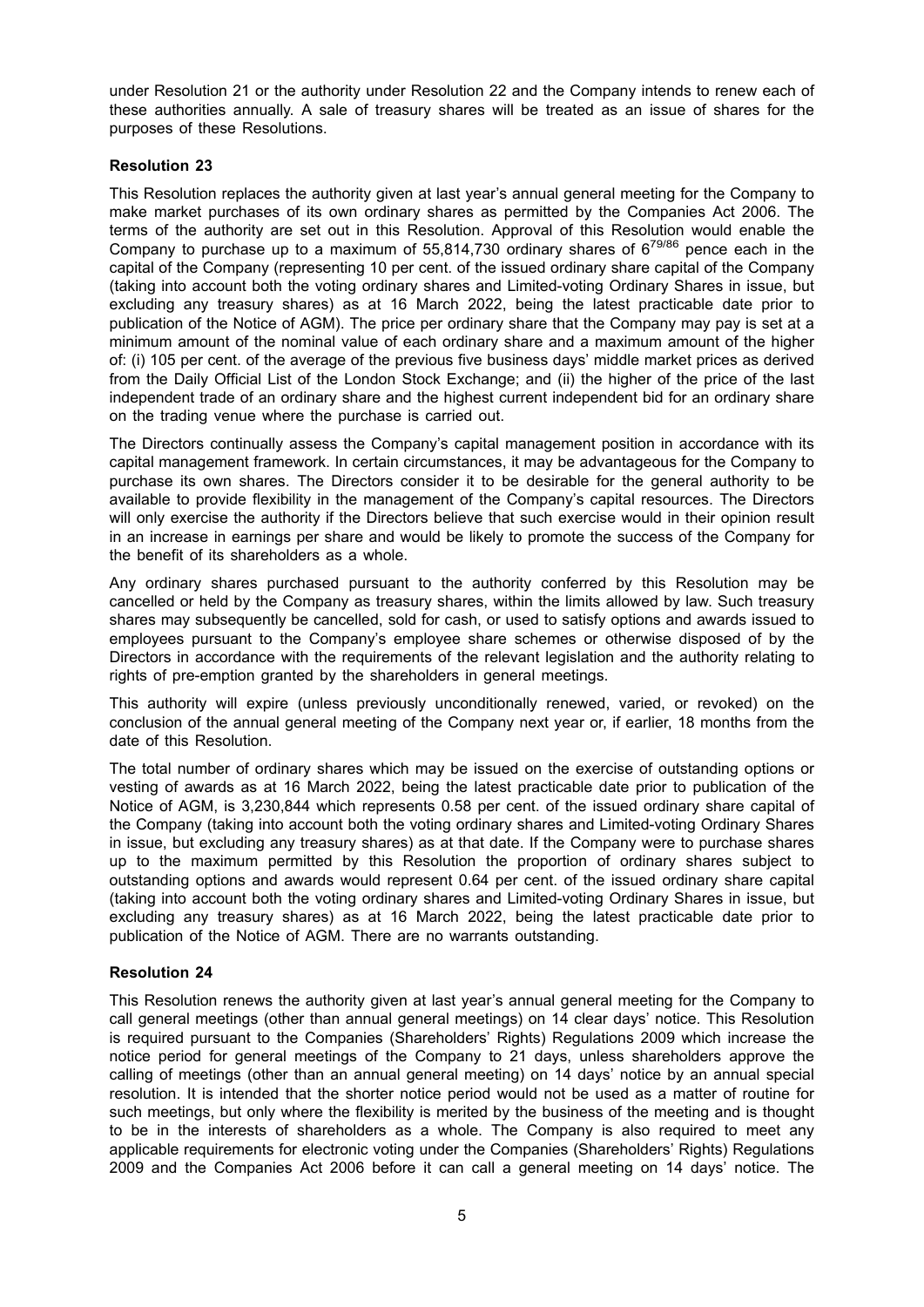approval granted by this Resolution will be effective until the Company's next annual general meeting, when it is intended that a similar resolution will be proposed.

# **What to do next**

I would ask you to complete the pink Form of Proxy and return it in the prepaid envelope provided (no postage is required if posted within the UK) to the Company's Registrars, Equiniti, at Aspect House, Spencer Road, Lancing, West Sussex BN99 6DA so as to arrive as soon as possible but in any event not later than 10.30 a.m. on 25 April 2022. Alternatively, if you would prefer to appoint a proxy or proxies electronically, you may do so via the website run by Equiniti at www.sharevote.co.uk using the Voting ID, Task ID and Shareholder Reference Number provided on the pink Form of Proxy or, if you are a CREST member, by following the procedure explained in Note 7 of the Notes to the Notice of AGM. **This will not prevent you from also attending the AGM and voting in person.** Further details relating to voting by proxy are set out in the Notes to this Notice of AGM.

## **Shareholder Helpline**

If you have any questions relating to the enclosed documents, please call the Company's Registrars, Equiniti, on 0371 384 2544 (from within the UK). Lines are open from 8.30 a.m. to 5.30 p.m. (London time), Monday to Friday (excluding English and Welsh public holidays). If calling from overseas, please call the following number instead: +44 121 415 7047. The helpline cannot give any financial, legal or tax advice.

## **Documents available for inspection**

Subject to UK Government guidance, the following documents are available for inspection at the registered office of the Company and at the offices of Freshfields Bruckhaus Deringer LLP, 100 Bishopsgate, London EC2P 2SR during usual business hours on any weekday (public holidays excepted) from the date of the Notice of AGM until the conclusion of the AGM and will also be available for inspection at the AGM venue from at least 15 minutes before the AGM until it ends and will also be available for inspection on the national storage mechanism:

- a copy of the Company's articles of association;
- copies of the service contracts or letters of appointment of the Directors of the Company; and
- the Report and Accounts.

## **Recommendation**

**The Directors believe that all the proposed Resolutions to be considered at the AGM are in the best interests of the Company and its shareholders as a whole. Accordingly, the Directors unanimously recommend that you vote in favour of the Resolutions, as they intend to do in respect of their own beneficial holdings, totalling 49,716 ordinary shares and representing 0.0089 per cent. of the issued ordinary share capital of the Company (taking into account both the voting ordinary shares and Limited-voting Ordinary Shares in issue, but excluding any treasury shares) as at 16 March 2022, being the latest practicable date prior to publication of the Notice of AGM.**

Yours faithfully,

**Don Robert** *Chair*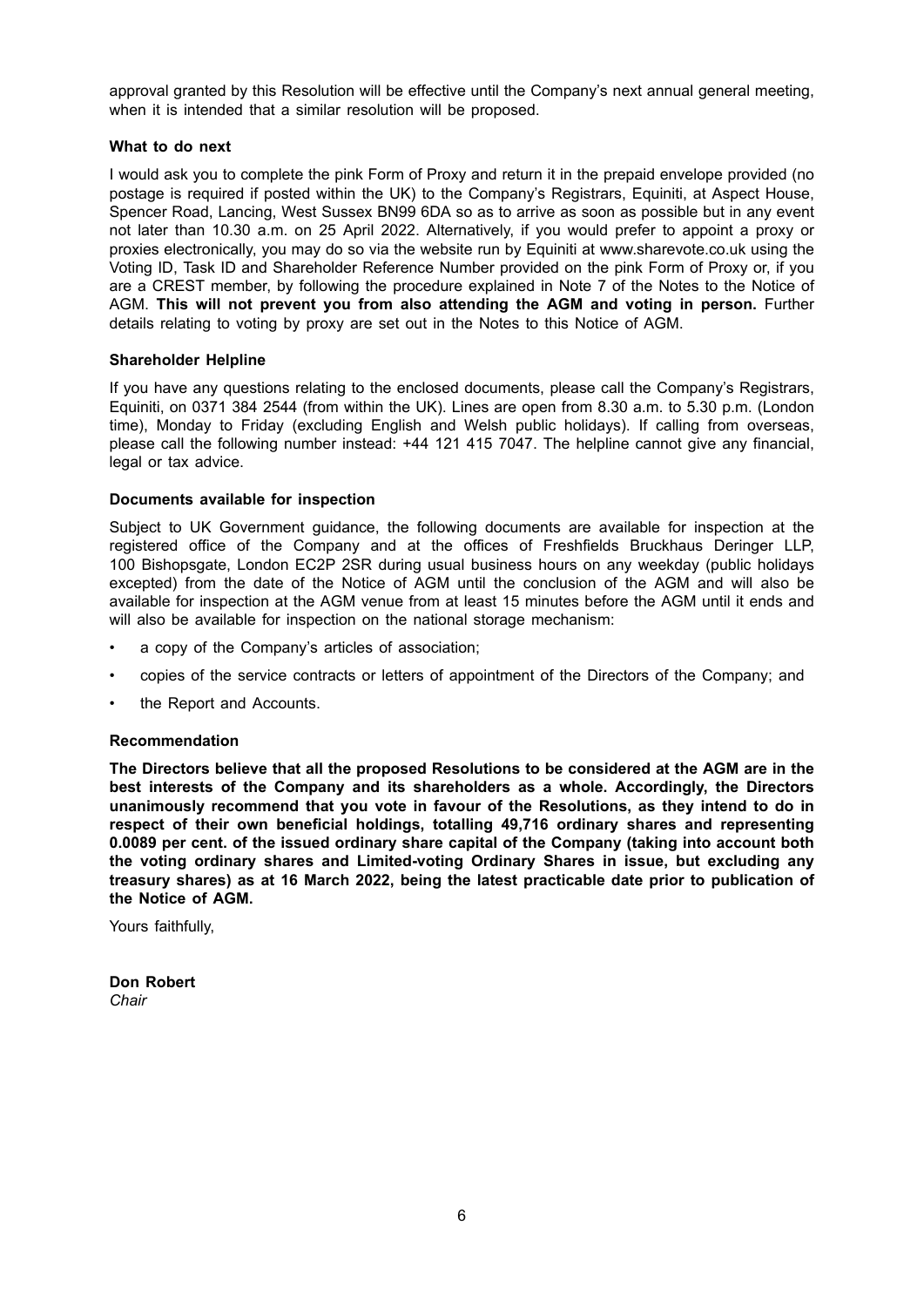# **Directions to Butchers' Hall, 87 Bartholomew Close, London EC1A 7EB**

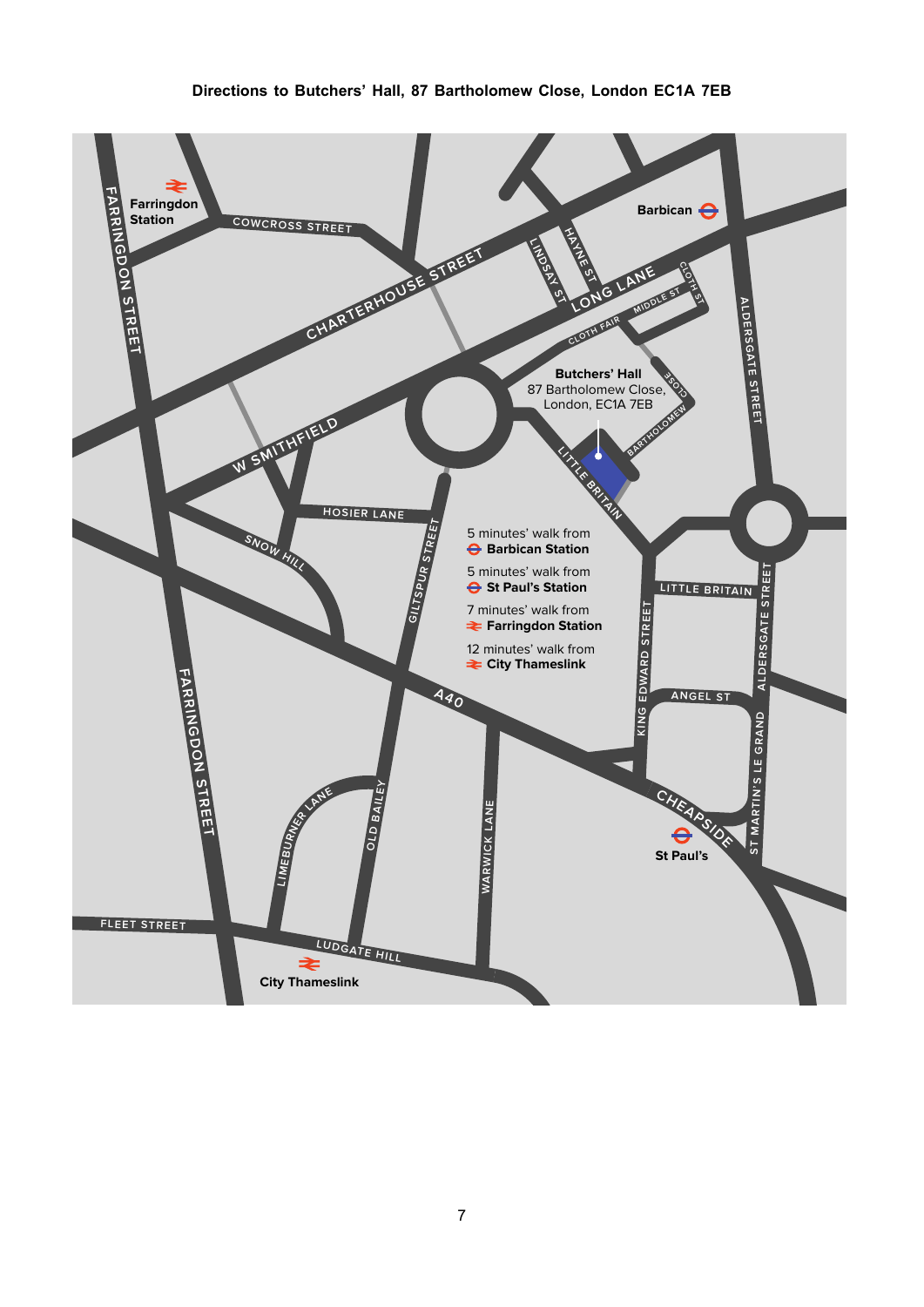NOTICE IS HEREBY GIVEN that the 2022 annual general meeting ("*AGM*") of London Stock Exchange Group plc (the "*Company*") will be held at Butchers' Hall 87 Bartholomew Close, London EC1A 7EB on 27 April 2022 at 10.30 a.m. to transact the following business:

## **Ordinary Resolutions**

## **RESOLUTION 1**

To receive the accounts of the Company for the year ended 31 December 2021 and the reports of the Directors and the auditors thereon.

# **RESOLUTION 2**

To declare the final dividend for the year ended 31 December 2021 of 70 pence per ordinary share in the capital of the Company, to be paid on 25 May 2022.

## **RESOLUTION 3**

To approve the Annual Report on Remuneration and the annual statement of the Chair of the Remuneration Committee contained in the Company's Annual Report and Accounts for the year ended 31 December 2021, set out on pages 94 to 108 and 90 to 93 of the Report and Accounts, in accordance with section 439 of the Companies Act 2006.

## **RESOLUTION 4**

To consider and, if thought fit, approve the Climate Transition Plan.

## **RESOLUTION 5**

To re-elect Dominic Blakemore as a Director of the Company.

## **RESOLUTION 6**

To re-elect Martin Brand as a Director of the Company.

## **RESOLUTION 7**

To re-elect Erin Brown as a Director of the Company.

# **RESOLUTION 8**

To re-elect Professor Kathleen DeRose as a Director of the Company.

# **RESOLUTION 9**

To re-elect Cressida Hogg CBE as a Director of the Company.

## **RESOLUTION 10**

To re-elect Anna Manz as a Director of the Company.

# **RESOLUTION 11**

To re-elect Dr Val Rahmani as a Director of the Company.

## **RESOLUTION 12**

To re-elect Don Robert as a Director of the Company.

## **RESOLUTION 13**

To re-elect David Schwimmer as a Director of the Company.

## **RESOLUTION 14**

To re-elect Douglas Steenland as a Director of the Company.

## **RESOLUTION 15**

To elect Tsega Gebreyes as a Director of the Company.

## **RESOLUTION 16**

To elect Ashok Vaswani as a Director of the Company.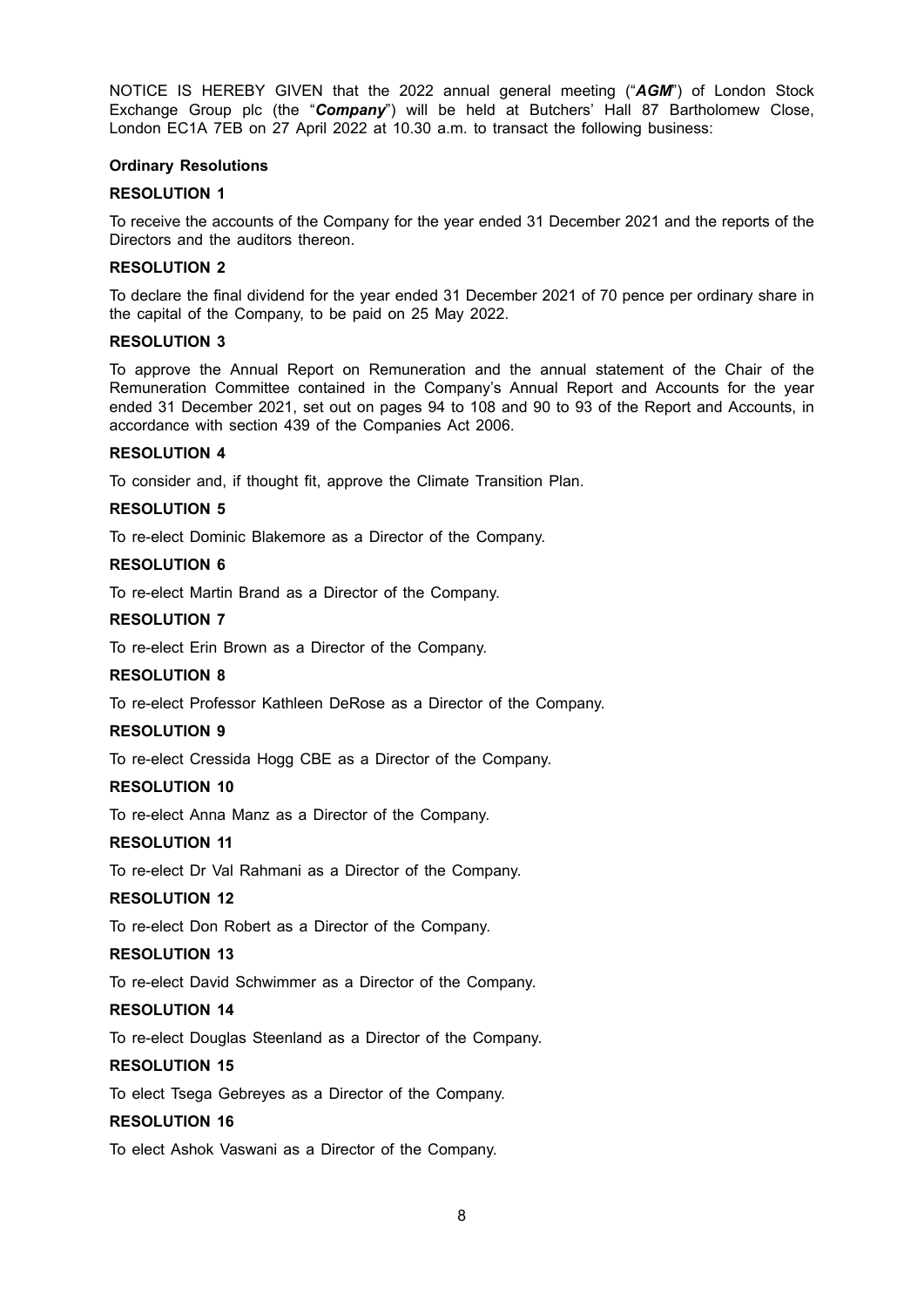# **RESOLUTION 17**

To re-appoint Ernst & Young LLP as auditors of the Company, to hold office until the conclusion of the next general meeting of the Company at which accounts are laid.

## **RESOLUTION 18**

To authorise the Directors to determine Ernst & Young LLP's remuneration as auditors of the Company.

# **RESOLUTION 19**

- (a) That the Directors be generally and unconditionally authorised pursuant to section 551 of the Companies Act 2006 to:
	- (i) allot shares in the Company, and to grant rights to subscribe for or to convert any security into shares in the Company:
		- (A) up to an aggregate nominal amount of £12,872,002; and
		- (B) comprising equity securities (as defined in the Companies Act 2006) up to an aggregate nominal amount of £25,744,004 (including within such limit any shares issued or rights granted under paragraph (A) above) in connection with an offer by way of a rights issue:
			- (I) to holders of ordinary shares in proportion (as nearly as may be practicable) to their existing holdings; and
			- (II) to people who are holders of other equity securities if this is required by the rights of those securities or, if the Directors consider it necessary, as permitted by the rights of those securities,

and so that the Directors may impose any limits or restrictions and make any arrangements which they consider necessary or appropriate to deal with treasury shares, fractional entitlements, record dates, legal, regulatory, or practical problems in, or under the laws of, any territory or any other matter,

for a period expiring (unless previously unconditionally renewed, varied, or revoked by the Company pursuant to a resolution approved in general meeting) at the end of the next annual general meeting of the Company after the date on which this Resolution is passed or 15 months from the date of this Resolution (whichever is earlier); and

- (ii) make an offer or agreement which would or might require shares to be allotted, or rights to subscribe for or convert any security into shares to be granted, after expiry of this authority and the Directors may allot shares and grant rights in pursuance of that offer or agreement as if this authority had not expired;
- (b) that subject to paragraph (c), all existing authorities given to the Directors pursuant to section 551 of the Companies Act 2006 be revoked by this Resolution; and
- (c) that paragraph (b) shall be without prejudice to the continuing authority of the Directors to allot shares, or grant rights to subscribe for or convert any security into shares, pursuant to an offer or agreement made by the Company before the expiry of the authority pursuant to which such offer or agreement was made.

## **RESOLUTION 20**

That the Company and any company which is or becomes a subsidiary of the Company during the period to which this Resolution relates be and are hereby generally authorised to:

- (a) make political donations to political parties and independent election candidates not exceeding £100,000 in total;
- (b) make political donations to political organisations other than political parties not exceeding £100,000 in total; and
- (c) incur political expenditure not exceeding £100,000 in total, during the period commencing on the date of this Resolution and ending on the conclusion of the Company's next annual general meeting after the date on which this Resolution is passed,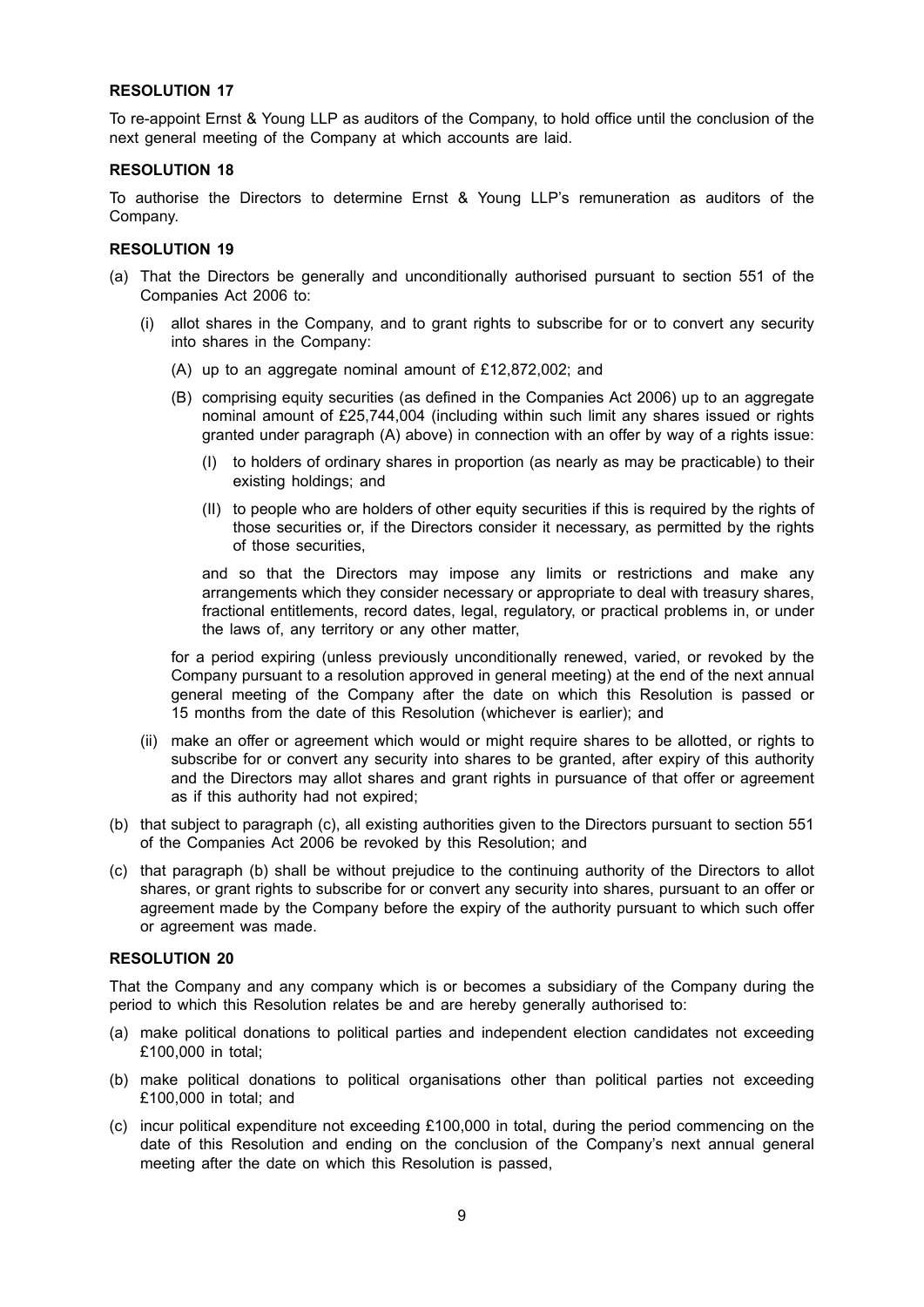provided that in any event the aggregate amount of any such donations and expenditure made or incurred by the Company and its subsidiaries pursuant to this Resolution shall not exceed £100,000 (or the equivalent amount in any other currency, which shall be converted into Sterling at such rate as the Directors may in their absolute discretion determine to be appropriate).

Any terms used in this Resolution which are defined in Part 14 of the Companies Act 2006 shall bear the same meaning for the purposes of this Resolution.

#### **Special Resolutions**

## **RESOLUTION 21**

That subject to the passing of Resolution 19 and in place of all existing powers the Directors be generally empowered pursuant to sections 570 and 573 of the Companies Act 2006 to allot equity securities (as defined in the Companies Act 2006) for cash, pursuant to the authority conferred by Resolution 19 as if section 561(1) of the Companies Act 2006 did not apply to the allotment. This power:

- (a) expires (unless previously unconditionally renewed, varied or revoked by the Company pursuant to a resolution approved in general meeting) at the end of the next annual general meeting of the Company after the date on which this Resolution is passed or 15 months from the date of this Resolution (whichever is earlier), but the Company may make an offer or agreement which would or might require equity securities to be allotted after expiry of this power and the Directors may allot equity securities in pursuance of that offer or agreement as if this power had not expired; and
- (b) shall be limited to the allotment of equity securities in connection with an offer of equity securities (but in the case of the authority granted under Resolution  $19(a)(i)(B)$ , by way of a rights issue only):
	- (i) to the holders of ordinary shares in proportion (as nearly as may be practicable) to their existing holdings; and
	- (ii) to people who are holders of other equity securities, if this is required by the rights of those securities or, if the Directors consider it necessary, as permitted by the rights of those securities,

except that the Directors may impose any limits or restrictions and make any arrangements which they consider necessary or appropriate to deal with treasury shares, fractional entitlements, record dates, legal, regulatory, or practical problems in, or under the laws of, any territory or any other matter; and

(c) in the case of the authority granted under Resolution 19(a)(i)(A), shall be limited to the allotment of equity securities (otherwise than pursuant to paragraph (b) above) up to an aggregate nominal amount of £1,930,800.

This power applies in relation to a sale of shares which is an allotment of equity securities by virtue of section 560(3) of the Companies Act 2006 as if in the first paragraph of this Resolution the words ''pursuant to the authority conferred by Resolution 19" were omitted.

## **RESOLUTION 22**

That, subject to the passing of Resolution 19 and in addition to any power given to them pursuant to Resolution 21, the Directors be generally empowered pursuant to sections 570 and 573 of the Companies Act 2006 to allot equity securities (as defined in the Companies Act 2006) for cash, pursuant to the authority conferred by Resolution 19 as if section 561(1) of the Companies Act 2006 did not apply to the allotment. This power:

- (a) expires (unless previously unconditionally renewed, varied or revoked by the Company pursuant to a resolution approved in general meeting) at the end of the next annual general meeting of the Company after the date on which this Resolution is passed or 15 months from the date of this Resolution (whichever is earlier), but the Company may make an offer or agreement which would or might require equity securities to be allotted after expiry of this power and the directors may allot equity securities in pursuance of that offer or agreement as if this power had not expired; and
- (b) may only be exercised pursuant to the authority granted under Resolution 19(a)(i)(A), and shall be limited to the allotment of equity securities up to an aggregate nominal amount of £1,930,800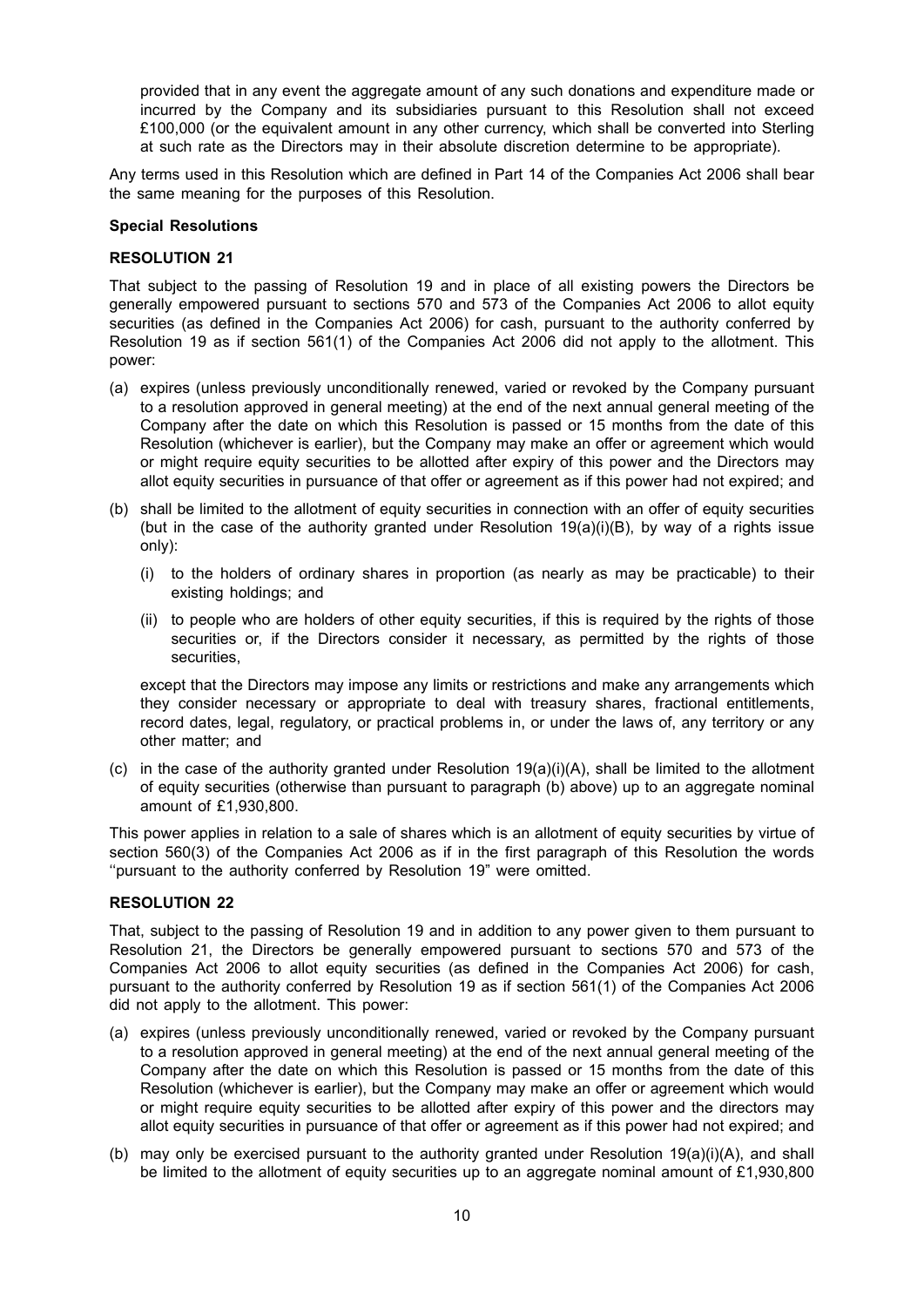and provided that the allotment is for the purposes of financing (or refinancing, if the power is used within six months of the original transaction) a transaction which the Directors determine to be an acquisition or other capital investment of a kind contemplated by the Statement of Principles on Disapplying Pre-emption Rights most recently published by the Pre-emption Group prior to the date of the Notice of AGM.

This power applies in relation to a sale of shares which is an allotment of equity securities by virtue of section 560(3) of the Companies Act 2006 as if in the first paragraph of this Resolution the words ''pursuant to the authority conferred by Resolution 18" were omitted.

# **RESOLUTION 23**

That the Company be and is hereby generally and unconditionally authorised to make market purchases (within the meaning of section 693(4) of the Companies Act 2006) of its own ordinary shares, provided that:

- (a) the maximum number of ordinary shares authorised to be purchased is 55,814,730 in the capital of the Company;
- (b) the minimum price which may be paid for an ordinary share shall not be less than the nominal value of the ordinary shares at the time of purchase (which amount shall be exclusive of expenses);
- (c) the maximum price which may be paid for an ordinary share is, in respect of an ordinary share contracted to be purchased on any day, the higher of:
	- an amount (exclusive of expenses) equal to 105 per cent. of the average of the mid-market quotations for an ordinary share of the Company as derived from the Daily Official List of the London Stock Exchange for the five business days immediately preceding the day on which the ordinary share is contracted to be purchased; and
	- (ii) an amount (exclusive of expenses) equal to the higher of the price of the last independent trade of an ordinary share and the highest current independent bid for an ordinary share on the trading venue where the purchase is carried out;
- (d) the authority hereby conferred shall expire at the conclusion of the next annual general meeting of the Company following the passing of this Resolution or 18 months from the date of this Resolution (whichever is earlier), unless such authority is unconditionally renewed pursuant to a resolution taking effect prior to such time; and
- (e) the Company may conclude a contract to purchase ordinary shares under the authority hereby conferred prior to the expiry of such authority which will or may be executed wholly or partly after such expiry, and may make a purchase of ordinary shares in pursuance of any such contract as if the authority hereby conferred had not expired.

## **RESOLUTION 24**

That a general meeting of the Company other than an annual general meeting may be called on not less than 14 clear days' notice.

By Order of the Board Lisa Condron, Company Secretary 22 March 2022

Registered Office: London Stock Exchange Group plc 10 Paternoster Square London EC4M 7LS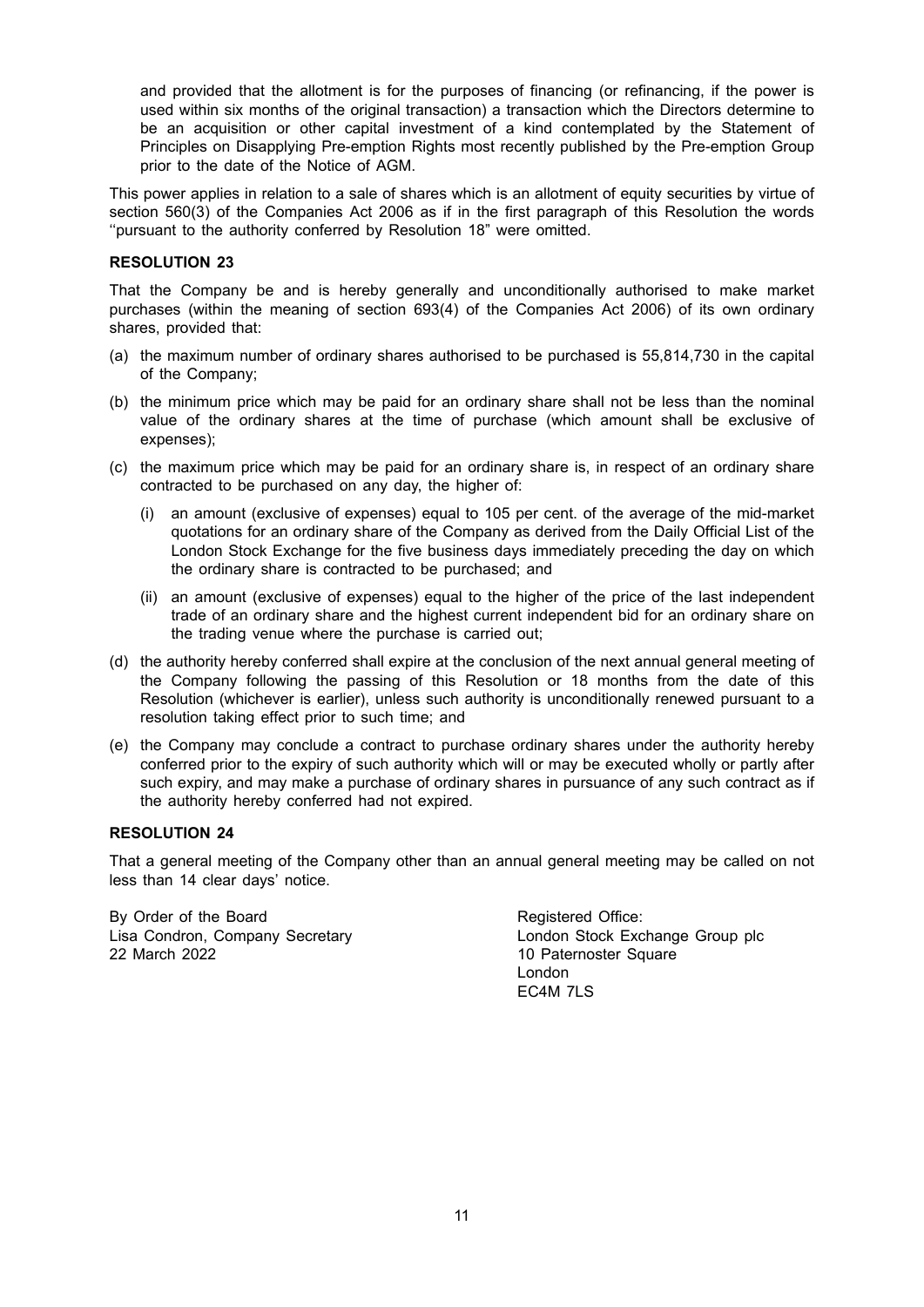## **Notes to the Notice of AGM**

- 1. The right to attend and vote at the meeting is determined by reference to the Company's register of shareholders. Only a shareholder entered in the register of shareholders at 6.30 p.m. on 25 April 2022 is entitled to vote at the meeting and a shareholder may vote in respect of the number of ordinary shares and/or Limited-voting Ordinary Shares registered in that shareholder's name at that time. Changes to the entries in the register of shareholders after that time shall be disregarded in determining the rights of any person to vote at the meeting.
- 2. Shareholders are entitled to appoint a proxy to exercise all or any of their rights to attend and to speak and vote on their behalf at the AGM. A shareholder may appoint more than one proxy in relation to the AGM provided that each proxy is appointed to exercise the rights attached to a different share or shares held by that shareholder. A proxy need not be a shareholder of the Company. A pink Form of Proxy which may be used to make such appointment and give proxy instructions for use at the AGM is enclosed.
- **3. To be valid, a Form of Proxy, duly completed, signed or sealed (as appropriate) and dated must be returned to the Company's Registrars, Equiniti, at Aspect House, Spencer Road, Lancing, West Sussex BN99 6DA so as to arrive no later than 10.30 a.m. on 25 April 2022.**
- 4. The Form of Proxy must be executed by the shareholder or his or her attorney duly authorised in writing and (in the case of an individual) must be signed by the individual or his or her attorney duly authorised in writing or (in the case of a corporation) be executed either under seal, on its behalf by a duly authorised officer or attorney of the corporation or in any other manner authorised by its constitution.
- 5. In the case of joint registered holders, the signature of one holder will be accepted and the vote of the senior holder who tenders a vote, will be accepted to the exclusion of the votes of the other joint holders. For this purpose, seniority will be determined by the order in which the names stand on the register of shareholders of the Company in respect of the relevant joint holding.
- 6. Alternatively a shareholder may appoint a proxy or proxies electronically either via the website run by Equiniti at www.sharevote.co.uk using the Voting ID, Task ID and Shareholder Reference Number provided on the pink Form of Proxy or, if such shareholder is a CREST member, by using the procedure described in paragraph 7 below.
- 7. CREST members who wish to appoint a proxy or proxies through the CREST electronic proxy appointment service may do so for the AGM and any adjournment(s) thereof by using the procedures described in the CREST Manual, which can be viewed at www.euroclear.com. CREST personal members or other CREST sponsored members, and those CREST members who have appointed a voting service provider(s), should refer to their CREST sponsor or voting service provider(s), who will be able to take the appropriate action on their behalf.

In order for a proxy appointment or instruction made using the CREST service to be valid, the appropriate CREST message (a ''*CREST Proxy Instruction*'') must be properly authenticated in accordance with Euroclear's specifications and must contain the information required for such instructions, as described in the CREST Manual. The message, regardless of whether it constitutes the appointment of a proxy or an amendment to the instruction given to a previously appointed proxy must, in order to be valid, be transmitted so as to be received by the issuer's agent (ID RA19) by no later than 10.30 a.m. on 25 April 2022. For this purpose, the time of receipt will be taken to be the time (as determined by the timestamp applied to the message by the CREST Applications Host) from which the issuer's agent is able to retrieve the message by enquiry to CREST in the manner prescribed by CREST. After this time any change of instructions to proxies appointed through CREST should be communicated to the appointee through other means.

CREST personal members and, where applicable, their CREST sponsors or voting service providers should note that Euroclear does not make available special procedures in CREST for any particular messages. Normal system timings and limitations will therefore apply in relation to the input of CREST Proxy Instructions. It is the responsibility of the CREST member concerned to take (or, if the CREST member is a CREST personal member or sponsored member or has appointed a voting service provider(s), to procure that his or her CREST sponsor or voting service provider(s) take(s)) such action as shall be necessary to ensure that a message is transmitted by means of the CREST system by any particular time. In this connection, CREST members and,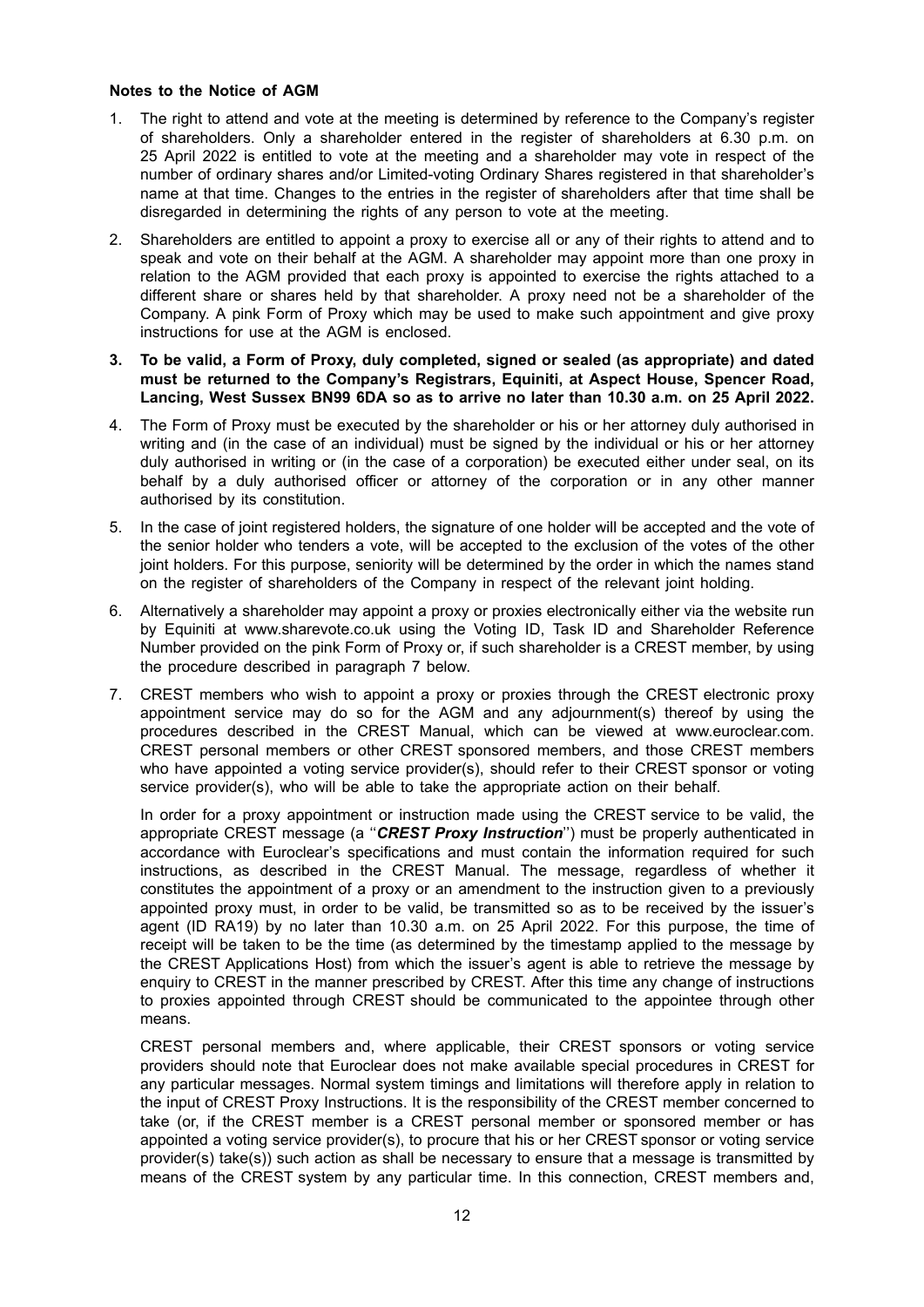where applicable, their CREST sponsors or voting service providers are referred, in particular, to those sections of the CREST Manual concerning practical limitations of the CREST system and timings.

The Company may treat as invalid a CREST Proxy Instruction in the circumstances set out in Regulation 35(5)(a) of the Uncertificated Securities Regulations 2001.

- 8. Any corporation which is a shareholder may appoint one or more corporate representatives who may exercise on its behalf all of its powers, provided that they do not exercise their powers differently in relation to the same shares.
- 9. If you are an institutional investor, you may be able to appoint a proxy electronically via the Proxymity platform, a process which has been agreed by the Company and approved by the Registrar. For further information regarding Proxymity, please go to www.proxymity.io. Your proxy must be lodged by 10.30 a.m. on 25 April 2022 in order to be considered valid. Before you can appoint a proxy via this process you will need to have agreed to Proxymity's associated terms and conditions. It is important that you read these carefully as you will be bound by them and they will govern the electronic appointment of your proxy.
- 10. Any person to whom the Notice of AGM is sent who is a person nominated under section 146 of the Companies Act 2006 to enjoy information rights (a ''*Nominated Person*'') may have a right, under an agreement between him or her and the shareholder by whom he or she was nominated, to be appointed (or to have someone else appointed) as a proxy for the AGM. If a Nominated Person has no such proxy appointment right or does not wish to exercise it, he or she may, under any such agreement, have a right to give instructions to the shareholder as to the exercise of voting rights.
- 11. The statements of the rights of shareholders in relation to the appointment of proxies in paragraphs 2 to 7 above do not apply to Nominated Persons. The rights described in those paragraphs can only be exercised by shareholders of the Company.
- 12. As at 16 March 2022, being the latest practicable date prior to the publication of the Notice of AGM, the Company's issued share capital consisted of 507,022,927 ordinary shares of 6<sup>79/86</sup> pence each, carrying one vote each, and 51,124,377 Limited-voting ordinary shares of 6<sup>79/86</sup> pence each, carrying one tenth of a vote each. Therefore, the total voting rights in the Company as at 16 March 2022, being the latest practicable date prior to the publication of the Notice of AGM, was 512,135,365.
- 13. Under section 527 of the Companies Act 2006, shareholders meeting the threshold requirements set out in that section have the right to require the Company to publish on a website a statement setting out any matter relating to: (i) the audit of the Company's accounts (including the auditor's report and the conduct of the audit) that are to be laid before the AGM; or (ii) any circumstance connected with an auditor of the Company ceasing to hold office since the last annual general meeting. The Company may not require the shareholders requesting any such website publication to pay its expenses in complying with sections 527 or 528 of the Companies Act 2006. Where the Company is required to place a statement on a website under section 527 of the Companies Act 2006, it must forward the statement to the Company's auditor not later than the time when it makes the statement available on the website. The business which may be dealt with at the AGM includes any statement that the Company has been required under section 527 of the Companies Act 2006 to publish on a website.
- 14. Under section 319A of the Companies Act 2006, shareholders have the right to ask questions at the AGM. The Company must cause to be answered any such question relating to the business being dealt with at the AGM but no such answer need be given if: (a) to do so would interfere unduly with the preparation for the AGM or involve the disclosure of confidential information; (b) the answer has already been given on a website in the form of an answer to a question; or (c) it is undesirable in the interests of the Company or the good order of the AGM that the question be answered.
- 15. In accordance with section 311A of the Companies Act 2006, the contents of the Notice of AGM, details of the total number of shares in respect of which members are entitled to exercise voting rights at the AGM and, if applicable, any members' statements, members' resolutions or members' matters of business received by the Company after the date of the Notice of AGM are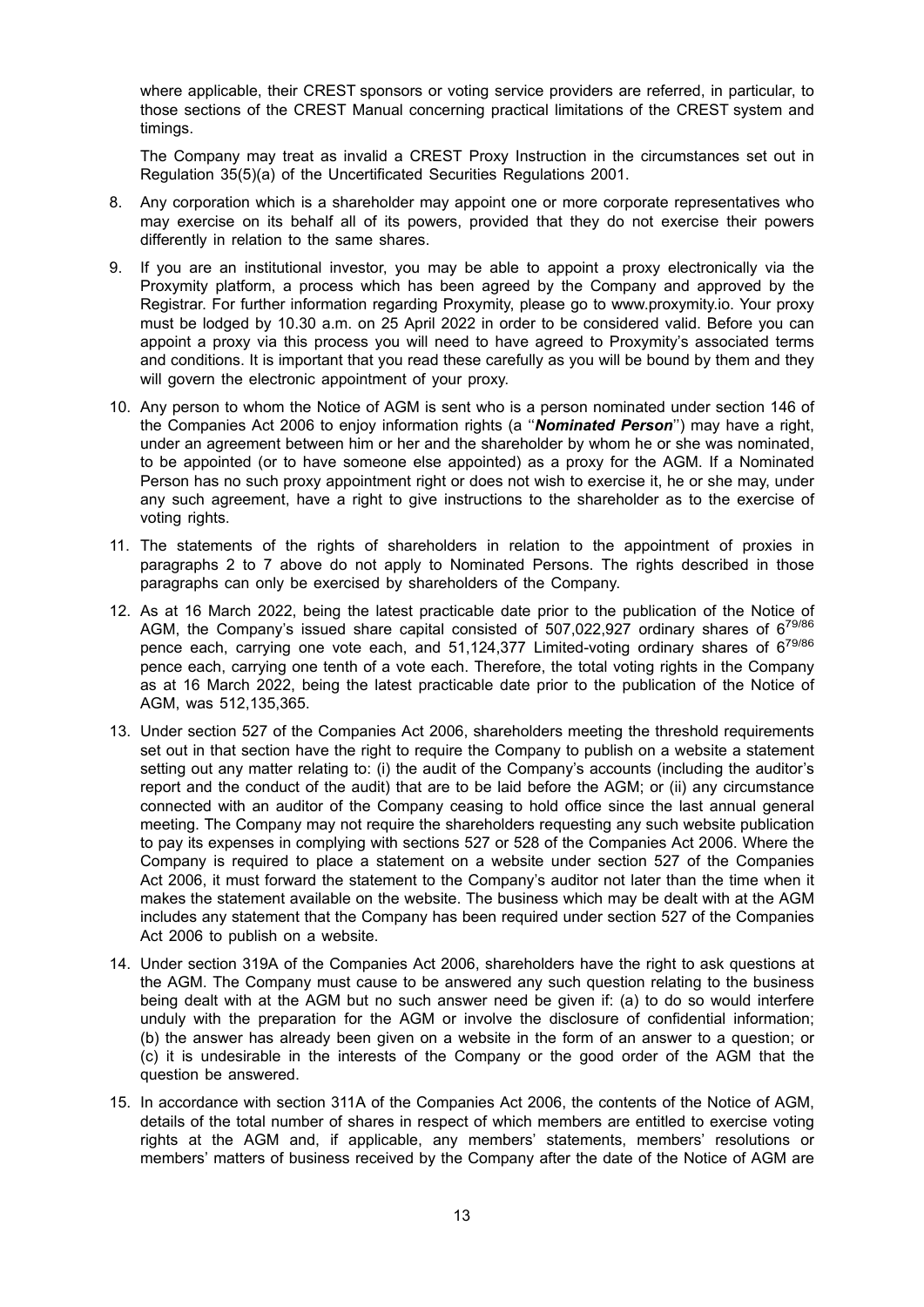available to view and to download on the Company's website at *www.lseg.com/investor-relations/ shareholder-services/agm-information*.

- 16. The results of the voting at the AGM will be announced through a Regulatory Information Service and will appear on the Company's website *www.lseg.com/investor-relations/shareholder-services/ agm-information* following the AGM on 27 April 2022.
- 17. Save as provided above, any communication with the Company in relation to the AGM, including in relation to proxies, should be sent to the Company's Registrars, Equiniti, at Aspect House, Spencer Road, Lancing, West Sussex BN99 6DA. No other means of communication will be accepted. In particular, you may not use any electronic address provided either in the Notice of AGM or in any related documents (including the Report and Accounts for the year ended 31 December 2021, the Form of Proxy or the AGM Shareholder Admission Card) to communicate with the Company for any purposes other than those expressly stated.
- 18. In order to access shareholder documents from the Company (including the copies of the Report and Accounts for the year ended 31 December 2021) on the website, you will need to have access to a PC, Mac or device with: (i) Microsoft Edge or equivalent alternative web browser software; and(ii) Adobe Acrobat Reader which can be downloaded free from the Adobe website at: *http://get.adobe.com/uk/reader/*.
- 19 Your attention is drawn to the following security and admissions arrangements for the AGM. The Company will not permit behaviour that may interfere with the security, safety or good order of the AGM, or with the security or safety of any other attendees of the AGM. All attendees should bring suitable photo identification, such as a valid passport or government issued driver's licence or identity card. Attendees of the AGM will be asked to pass through our security systems before entering the meeting and all bags may be checked. No cameras or recording equipment will be permitted at the AGM. All mobile phones and other electronic communication devices should be switched off during the AGM. Guests are not entitled to attend the AGM as of right but may be permitted entry at the absolute discretion of the Company. The Company reserves the right to remove any guest from the AGM at any time during the proceedings at its absolute discretion. Proxies and corporate representatives should bring the authority or power of attorney under which they have been appointed as well as suitable photo identification. Your co-operation with these arrangements is greatly appreciated.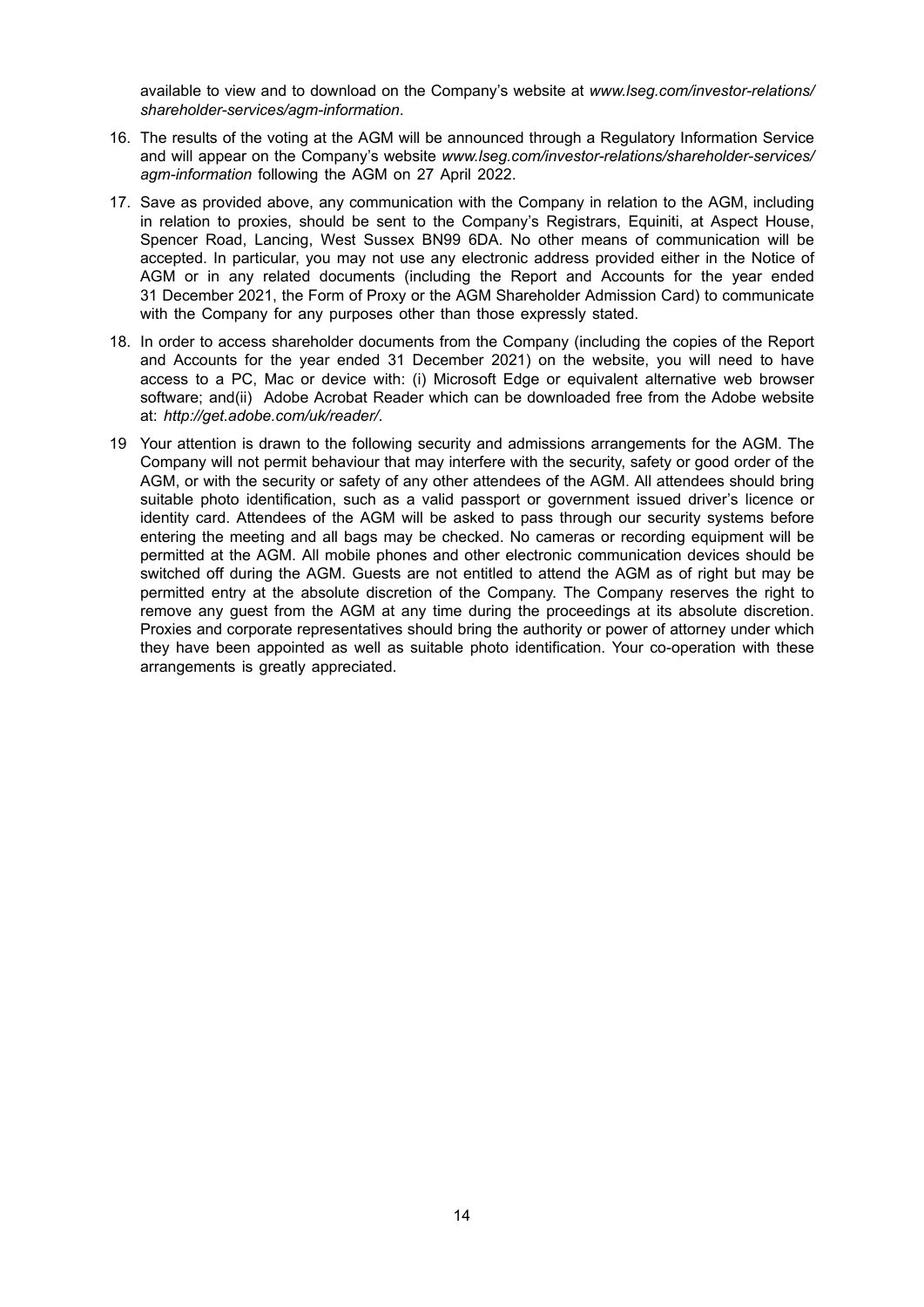# **Appendix 1**

## **Biographies of the Directors seeking election or re-election**

#### **Dominic Blakemore Non-Executive Director and Chair of the Audit Committee. Appointed to the Board in January 2020.**

**Committee membership:** Audit (Chair), Nomination, Risk.

**Key areas of experience and Board contribution:** Accounting, corporate finance, investor relations, mergers and acquisitions, strategy, and treasury management. Dominic brings extensive financial management experience and commercial expertise to the Board gained from a number of senior finance roles in international businesses together with general operational management. Dominic is a chartered accountant.

Dominic is currently Group Chief Executive Officer of Compass Group PLC, a role he assumed in January 2018. Dominic's previous roles at the Compass Group included Group Finance Director from 2012 to 2015 and Group Chief Operating Officer, Europe from 2015 to 2017, before becoming Deputy Chief Executive Officer in October 2017.

**Relevant past experience:** Dominic was formerly a Non-Executive Director and Chair of the Audit, Risk and Compliance Committee of Shire plc from 2014 to 2018 and Chief Financial Officer of Iglo Foods Group Limited from 2010 to 2011. Before joining Iglo, Dominic was European Finance & Strategy Director at Cadbury plc from 2008 to 2010 having previously held senior finance roles at that company. Prior to his role at Cadbury plc, Dominic was a Director at Pricewaterhouse Coopers LLP.

**Other current appointments:** Dominic is also a member of the Council of University College London.

**Martin Brand Non-Executive Director. Appointed to the Board in January 2021.**

**Committee membership:** Nomination.

**Key areas of experience and Board contribution:** Mergers and acquisitions, technology, media, telecoms, corporate finance, strategy, chair. Martin brings extensive mergers and acquisitions and industry sector expertise to the Board gained from his executive roles at Blackstone and his Board roles within technology, media, telecom, and financial institutions.

Martin is a Senior Managing Director and serves as co-head of US acquisitions for Blackstone's Private Equity Group. Martin leads Blackstone's private equity investments in technology, media, telecom, and financial institutions. He also serves as a member of the investment committee of Blackstone's Tactical Opportunities funds. Martin was involved in Blackstone's investments in Refinitiv, MagicLab, Promontory Interfinancial Network (now IntraFi Network), Paysafe, Vungle, Ultimate Software, JDA, Optiv, Kronos, Ipreo, Knight Capital Group, Lendmark, Exeter Finance, Viva, NCR, First Eagle Investment Management, BankUnited, PBF Energy, Performance Food Group, Travelport, New Skies, Cine UK, NHP, Kabel BW, Kabelnetz NRW, Primacom and Sulo.

**Relevant past experience:** Before joining Blackstone, Martin worked as a derivatives trader with Goldman Sachs in New York and Tokyo, and with McKinsey & Company in London. He was previously a director of Refinitiv until 2021 and was Chair of Tradeweb Markets (a subsidiary of LSEG) until February 2022.

Martin received a BA/MA in Mathematics and Computation, First Class Honours, from Oxford University and an MBA from the Harvard Business School.

**Other current appointments:** Martin is a Director of UKG, Exeter Finance, IntraFi and First Eagle. He is a Trustee of the American Academy Berlin and a Director of the Park Avenue Armory.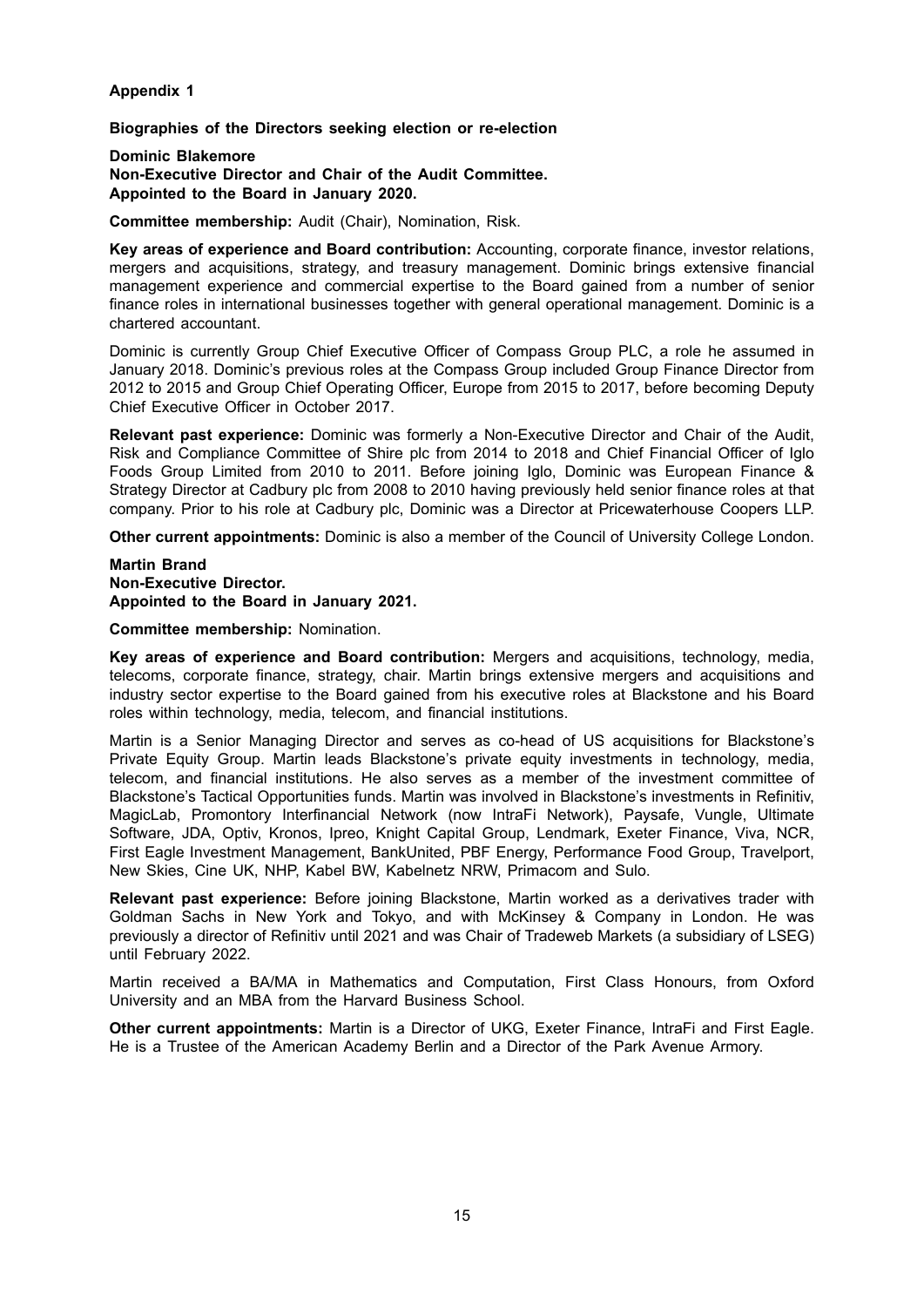## **Erin Brown Non-Executive Director. Appointed to the Board in January 2021.**

#### **Committee membership:** Nomination.

**Key areas of experience and Board contribution:** Accounting, corporate finance, mergers and acquisitions and treasury management. Erin brings significant international financial management expertise to the Board.

**Relevant past experience:** Erin has served in a number of senior executive roles at Thomson Reuters and is currently Head of Finance for the Thomson Reuters Corporates segment. Erin joined Thomson Reuters in 2011 and previously served as Treasurer, Vice President of Knowledge Solutions-Tax & Accounting, Vice President, Finance and Vice President and Assistant Treasurer.

In 2018, Erin led Thomson Reuters' sale of a 55 per cent. interest in its former Financial & Risk business (now Refinitiv) to certain investment funds affiliated with Blackstone. Prior to joining Thomson Reuters, Erin held a number of finance roles at General Motors from 2003 to 2011. Erin has been a director of York Parent Limited since September 2019.

**Other current appointments**: None.

#### **Professor Kathleen DeRose Non-Executive Director and Chair of the Risk Committee. Appointed to the Board in December 2018.**

**Committee membership:** Risk (Chair), Audit, Nomination.

**Key areas of experience and Board contribution:** FinTech, financial markets, asset management. Having spent 30 years working in global finance and asset management, Kathleen brings significant FinTech and global financial market expertise to the Board.

**Relevant past experience:** Kathleen previously held a number of senior roles at Credit Suisse Group AG from 2010 to 2015. including: Managing Director (Head of Business Strategy and Solutions, Investment Strategy and Research). Prior to that she was Managing Director (Head of the Global Investment Process, Asset Management).

Other roles Kathleen has undertaken have included Managing Partner, Head of Portfolio Management and Research at Hagin Investment Management (2006 to 2010) and Managing Director, Head of Large Cap Equities at Bessemer Trust (2003 to 2006). Prior to 2003, Kathleen also held a number of roles at Deutsche Bank (1991 to 2003) and at JPMorgan Chase (formerly Chase Manhattan Bank) (1983 to 1991).

In addition to her senior executive positions, Kathleen served as a board member of EDGE (Economic Dividends for Gender Equality) from 2014 to 2015 and she was founding Chair of Evolute Group AG from 2016 to 2017.

**Other current appointments:** Kathleen is a Non-Executive Director of Voya Financial, Inc., Enfusion, Inc., and a Clinical Associate Professor of Finance at the New York University Leonard N. Stern School of Business where she leads the FinTech curriculum. She is also the Director of the Fubon Center for Technology, Business and Innovation, and its Fintech initiative.

**Tsega Gebreyes Non-Executive Director. Appointed to the Board in June 2021.**

**Committee membership:** Nomination, Remuneration, Risk

**Key areas of experience and Board contribution:** Financial services, international business, mergers and acquisitions, mobile commerce, technology.

**Relevant past experience:** Tsega spent seven years at Celtel International (re-branded Zain Group), a leading mobile telecommunications provider in the Middle East and North Africa. During her tenure at Celtel, Tsega held a variety of senior roles including Senior Group Adviser, Zain Africa BV (2007 to 2016), Chief Strategy and Development Officer (2005 to 2007), Chief Business Development and Mergers & Acquisitions Officer (2003 to 2005) and Director, Mobile Commerce and New Product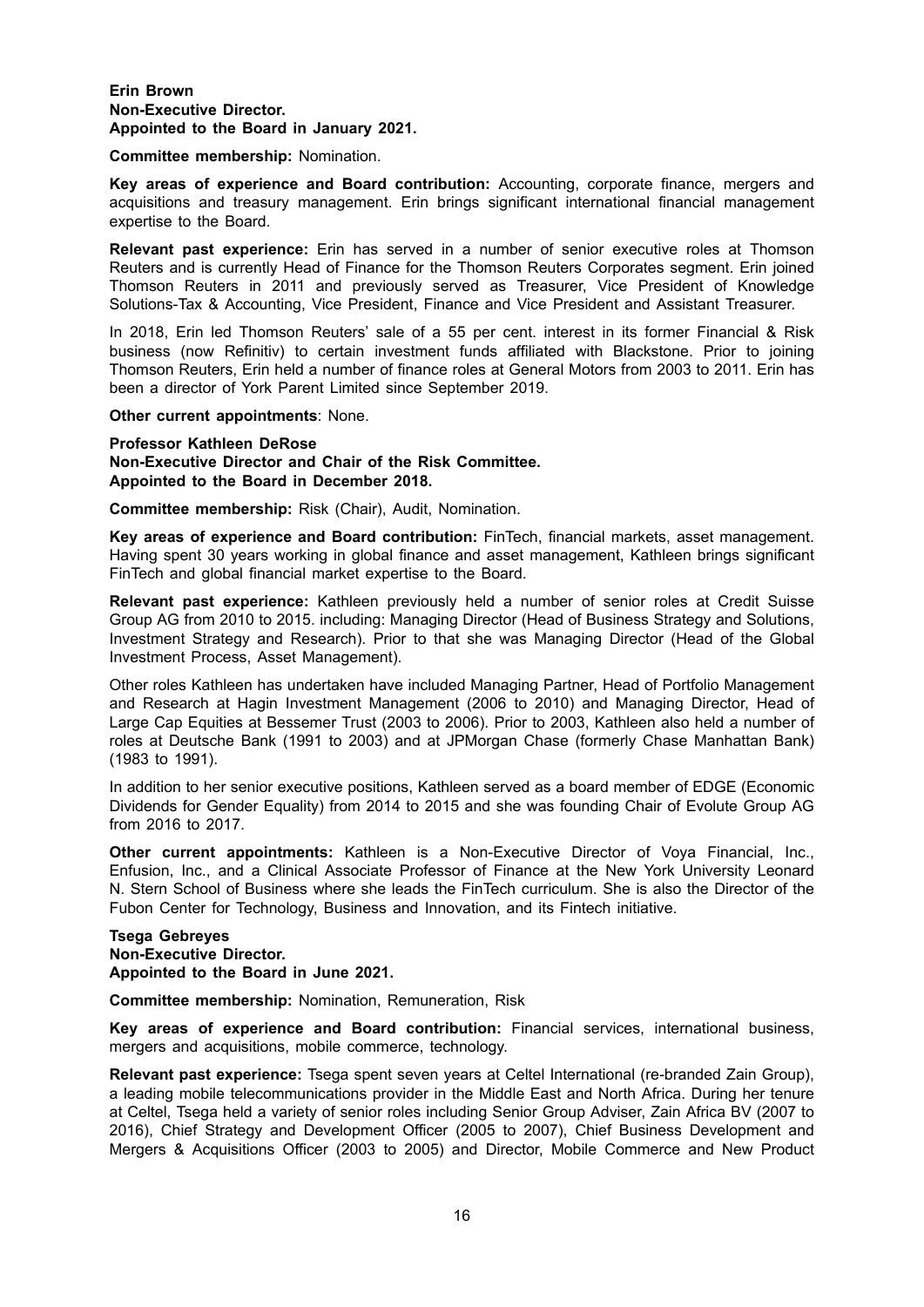Development (2000 to 2003). From 1996 to 2000, Tsega was Founding Partner at New Africa Opportunity Fund LLP.

Tsega is currently Founding Director at Satya Capital Limited, an independent investment group focused on providing long-term growth capital. She brings deep financial services and commercial experience to the Board gained from global senior executive and non-executive roles.

In addition to her senior executive positions, Tsega has served as a Non-Executive Director of Celtel International BV (1998 to 2000), Hygeia Nigeria Limited (2009 to 2015), ISON Group (2013 to 2018) and Sonae SA (2015 to 2019). She was also a Trustee of the global charity, Save the Children, from 2009 to 2010.

**Other Current appointments:** Tsega is currently Vice Chair and Chair of the Finance Committee of SES SA and Non-Executive Director of Airtel Africa plc.

#### **Cressida Hogg CBE Senior Independent Director and Chair of the Remuneration Committee. Appointed to the Board in March 2019.**

**Committee membership:** Remuneration (Chair) Nomination.

**Key areas of experience and Board contribution:** Chair, corporate governance, infrastructure and private equity, mergers and acquisitions, pensions. Cressida brings significant board experience to the Group combined with a deep understanding of large, long-term infrastructure projects and businesses as well as considerable experience of investment returns, management and leadership.

**Relevant past experience:** Cressida spent nearly 20 years at 3i Group plc and was one of the cofounders of 3i's infrastructure business in 2005, becoming Managing Partner in 2009. During this time, Cressida advised on all of 3i's infrastructure transactions.

She was also Global Head of Infrastructure at Canada Pension Plan Investment Board between 2014 and 2018.

In addition to her senior executive positions, Cressida served as a Non-Executive Director of Associated British Ports Holdings Limited and as a Non-Executive Director of Anglian Water Group.

**Other current appointments:** Cressida currently chairs the Board of Directors of Land Securities Group PLC, having first joined the Board as a Non-Executive Director in 2014 and is a Non-Executive Director of Troy Asset Management.

## **Anna Manz**

## **Group Chief Financial Officer. Appointed to the Board and as Group CFO in November 2020.**

#### **Committee membership:**

**Key areas of experience:** Accounting, corporate finance, investor relations, risk, mergers and acquisitions, strategy, transformation, treasury management. Anna brings significant international financial management expertise to the Board.

**Relevant past experience:** Anna was appointed Group CFO in November 2020. Prior to this, Anna was Chief Financial Officer and Executive Director of Johnson Matthey plc from 2016 to 2020, leading its Finance, Procurement and IT functions. Prior to joining Johnson Matthey, Anna spent 17 years at Diageo plc in a number of senior finance roles, including most recently as Chief Strategy Officer and member of the Executive Committee, and previously Finance Director of Spirits North America, Group Treasurer and Finance Director Asia Pacific.

**Other current appointments:** Non-Executive Director, ITV plc.

## **Dr Val Rahmani Non-Executive Director. Appointed to the Board in December 2017.**

**Committee membership:** Nomination, Remuneration, Risk.

**Key areas of experience and Board contribution:** Technology, technical risk management, digital transformation, innovation, sales and marketing, corporate governance, strategy. Val brings significant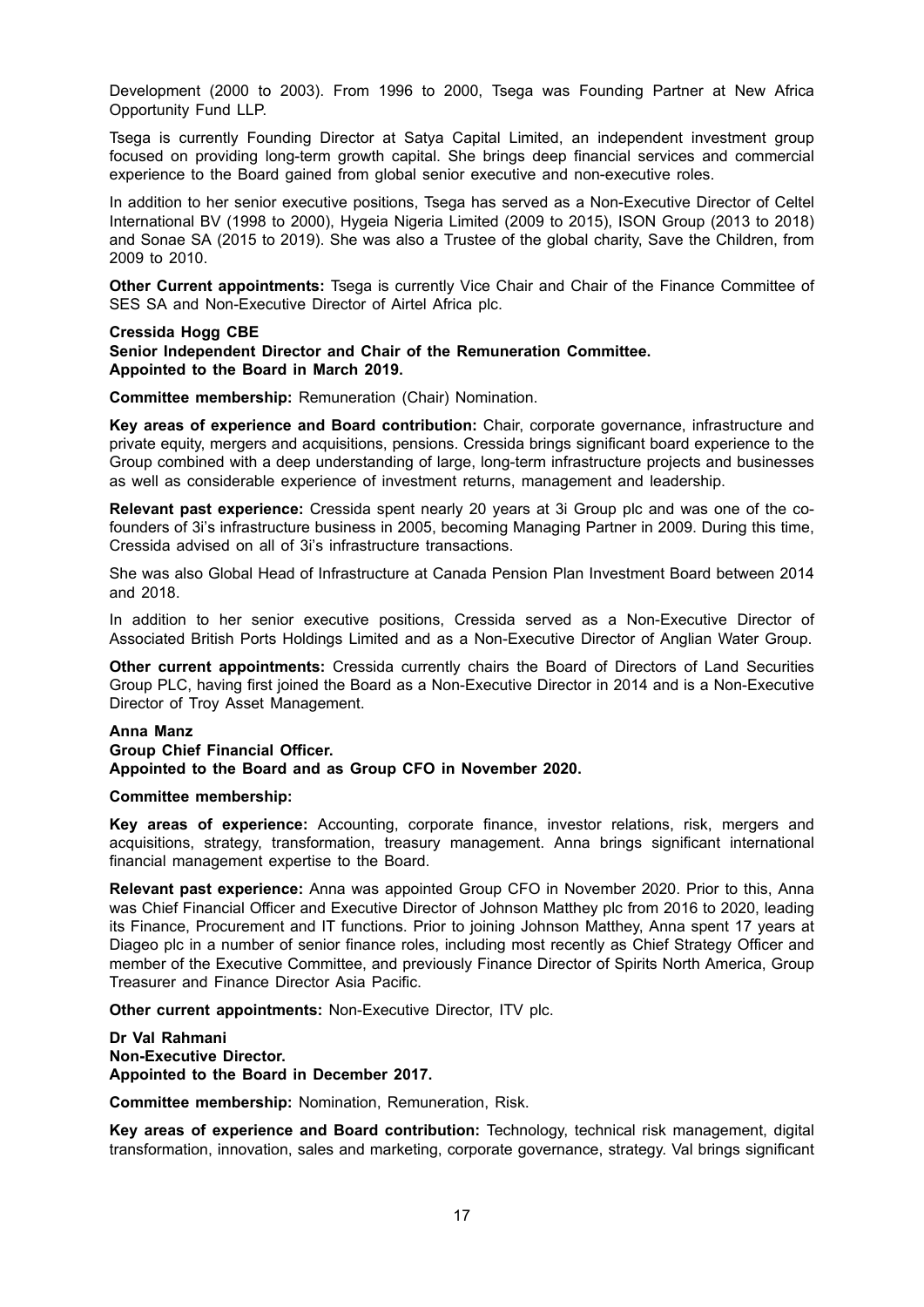expertise and knowledge of technology and technical risk management to the Board gained from almost 30 years with IBM and 4 years as CEO of a cyber security start up.

Val has wide-ranging experience as a senior executive in the technology sector fulfilling the role of general manager, board member, start-up mentor, management consultant and public speaker. Val holds a DPhil in Chemistry from the University of Oxford.

**Relevant past experience:** Val is a former Non-Executive Director of Aberdeen Asset Management plc and Teradici Corporation, and former chair of the Innovation Panel for Standard Life Aberdeen.

**Other current appointments:** Val currently serves as a Non-Executive Director and member of the Audit Committee at RenaissanceRe Holdings Limited. She is also a Non-Executive Director, member of the Audit and Nomination/Governance Committees and Chair of the Compensation Committee of CTG Inc. Val is a Non-Executive Director and member of the Audit Committee of Elliott Opportunity II SPAC, and a Non-Executive Director and member of the Compensation Committee of the private company Entrust.

## **Don Robert**

**Chair of the Company and the Nomination Committee. Appointed to the Board in January 2019.**

**Committee membership:** Nomination (Chair), Remuneration.

**Key areas of experience and Board contribution:** Data and analytics, technology, international business, financial services, mergers and acquisitions. Don brings to the Board a strong track record in the global financial services sector and a deep understanding of technology, data and analytics as well as regulatory knowledge gained from his Bank of England role.

**Relevant past experience:** Don served in a variety of roles with the multinational information company Experian plc, including Chair (2014 to 2019), Group Chief Executive (2005 to 2014) and CEO of its North American business (2001 to 2005).

Previous senior roles include: Chair of Achilles Group Limited, President of Credco, Inc., former Chair of the US Consumer Data Industry Association, Director and Trustee of the National Education and Employer Partnership Taskforce, Non-Executive Director First Advantage Corp and Senior Independent Director at Compass Group plc and a Non-Executive Director of the Court of Directors, Bank of England.

**Other current appointments:** Chair of Validis Holdings Limited and Chair of the Council at the London School of Hygiene & Tropical Medicine. Don is a Partner at the start up PE firm, Corten Capital, and a Non-Executive Director of FlexCharge. Don is a Visiting Fellow at Oxford University and Honorary Group Captain, Royal Air Force.

# **David Schwimmer Group Chief Executive Officer. Appointed to the Board in August 2018.**

## **Committee membership:**

**Key areas of experience and Board contribution:** Market structure, corporate finance, capital markets, mergers & acquisitions, emerging markets. David brings significant knowledge of market structure and investment banking to the Board.

**Relevant past experience:** Prior to joining the Group in August 2018, he spent twenty years at Goldman Sachs where he held a number of senior roles, most recently as Global Head of Market Structure and Global Head of Metals & Mining. During his tenure, he also served as Chief of Staff to Lloyd Blankfein, who was then President and COO of Goldman Sachs, and spent three years in Russia as Co-Head of Russia/CIS.

Prior to joining Goldman Sachs, he practiced law at Davis Polk & Wardwell.

**Other current appointments:** Non-Executive Director at the Center for New American Security (notfor-profit).